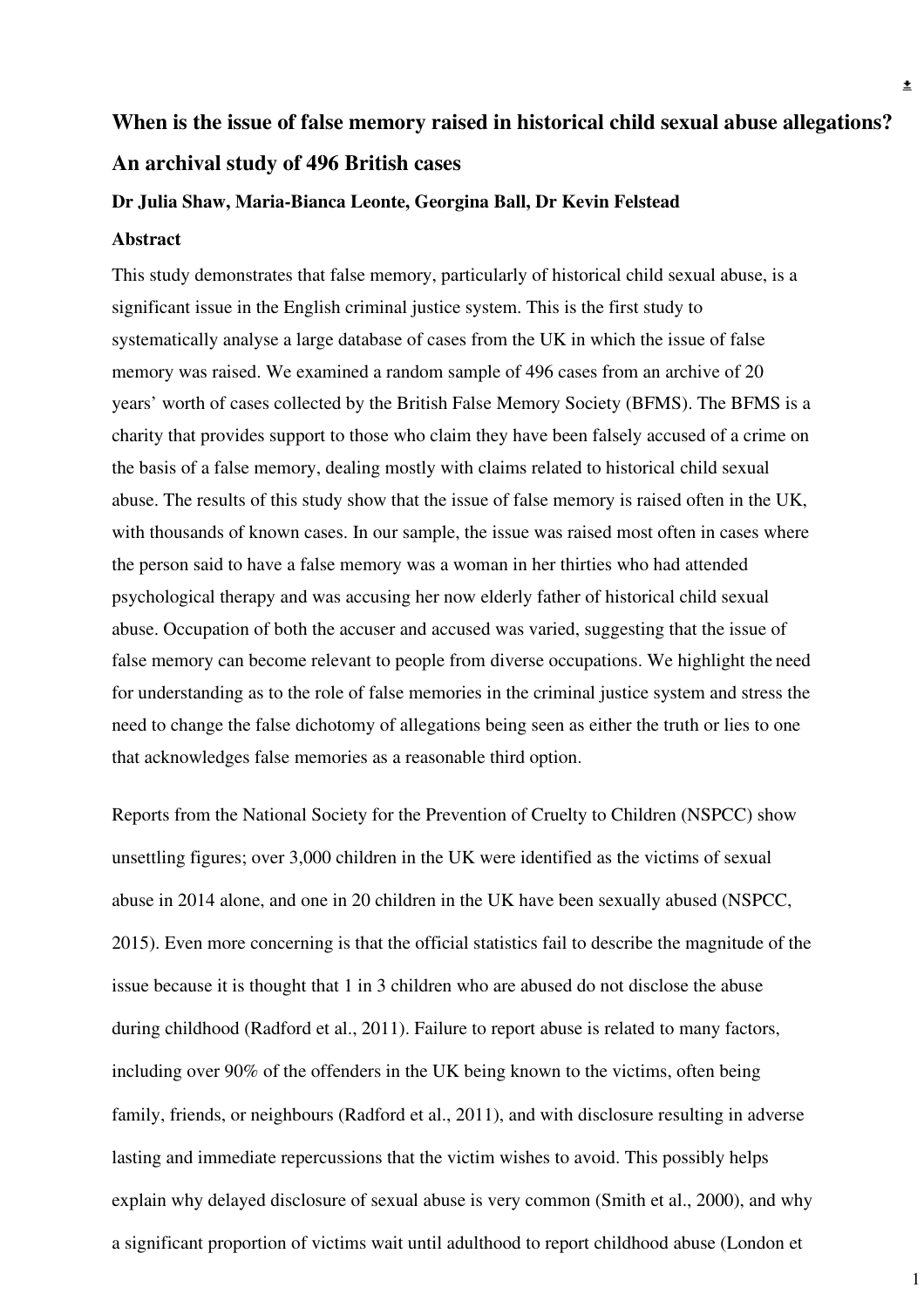al., 2005).

In rare circumstances, however, allegations of historical (also referred to as 'delayed', or 'non-recent') child sexual abuse arise in certain circumstances, such as suggestive therapeutic settings, that suggest they may be the result of a false memory. A false memory is not an attempt to lie, rather it is the unintentional creation of all or part of an event that feels real to the individual but did not objectively happen (either it did not happen at all, or not in the way it is recalled). There is strong support for the existence of false memories of child sexual abuse, especially as a result of problematic psychological therapy (e.g., Loftus, 2007). Particularly compelling as evidence of false memories are recollections that are physically impossible, such as witnessing the sacrificial murder of people later found to be alive (McNally, 2003).

A review of the literature by Loftus and Davis (2006) points out that a number of factors contribute to the prevalence of false memories of child sexual abuse in certain kinds

of psychological therapy, including misguided assumptions about symptoms of abuse, confirmation bias, use of problematic evidence, conformity, and social influence. This research shows that adults who undergo certain kinds of therapy can come to believe they experienced childhood sexual abuse that never actually took place. Individuals who erroneously come to believe they have been sexually abused can go on to wrongfully accuse others of committing a sexual assault.

The British False Memory Society (BFMS) provides information and support on the topic of false memories, with a particular focus on false memories of historical child sexual abuse. As part of this support, the BFMS provides a helpline that individuals can call if they believe they are, or someone they know is, being wrongfully accused. The BFMS does not accept membership from anyone with a criminal conviction. It is not an organization that focuses on miscarriages of justice or false allegations, *per se.* It also only accepts cases where the accused and accusing individuals are adults. In the small number of instances where a minor has contacted the helpline, details of the call have been recorded but the caller was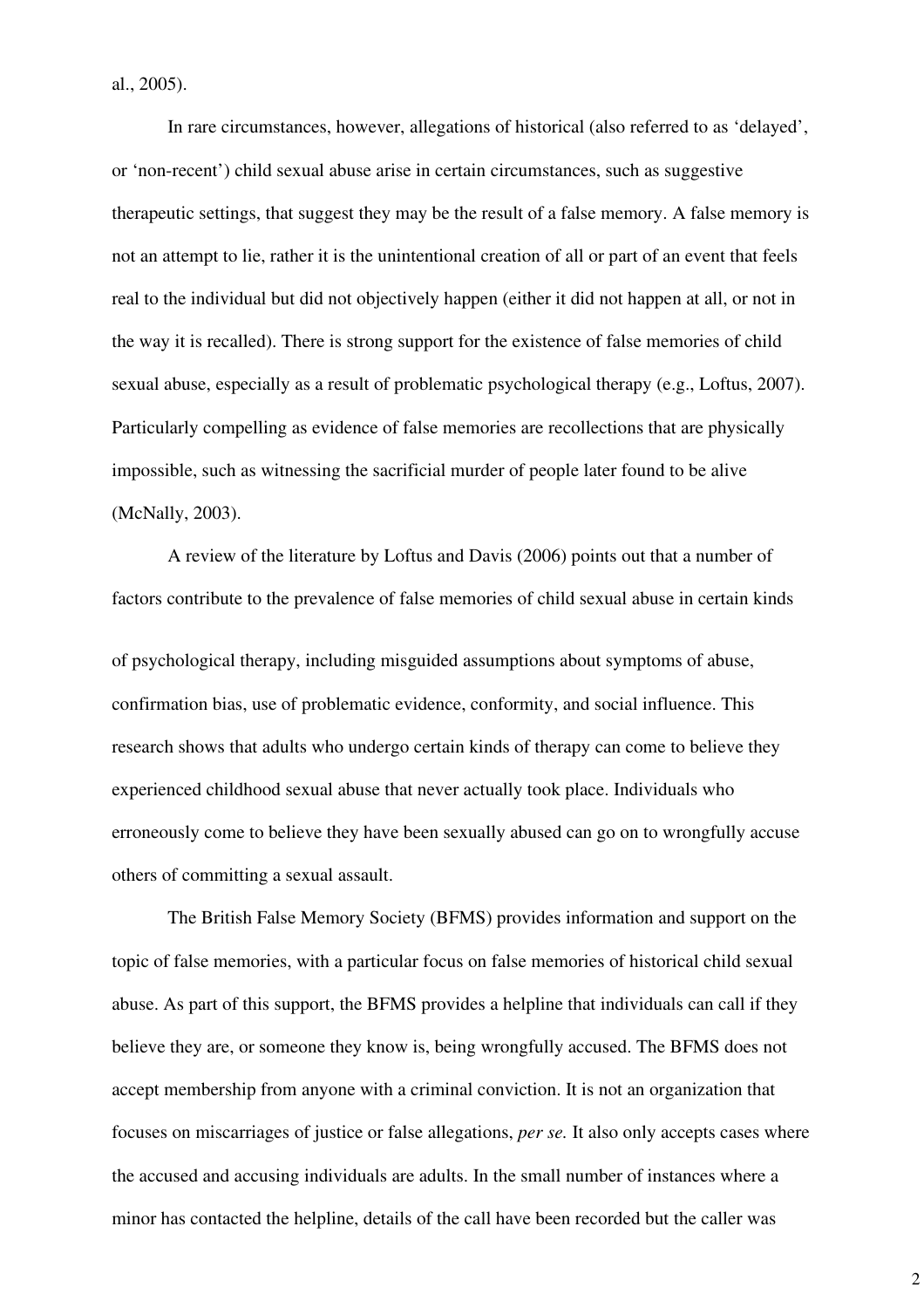signposted to a more appropriate organisation and membership was not accepted.

The society has a scientific and professional advisory board comprised of eminent members of the scientific and academic community. Members of the current Advisory Board include consultant psychiatrists, clinical psychologists, and a number of psychology lecturers and professors.

Individuals who phone the helpline typically claim to be the parents of adult children who are wrongfully accusing them of historical child sexual abuse, after their now-adult child has sought psychological therapy for an unrelated concern. Over the past two decades, the BFMS has recorded some information each time such a call has been taken and has accepted cases for further support if there was belief that a false memory may have been involved. As such, the BFMS possesses a large amount of information on cases involving alleged false memories, with the majority of cases involving allegations of historical childhood sexual abuse.

Two previous studies were conducted in collaboration with the BFMS, 20 years ago**.**  In the first study, Gudjonsson (1997a) circulated a questionnaire to BFMS members who claimed they had been wrongfully accused of child sexual abuse due to a false memory. Of the 282 respondents, 87% of accusers were female, with an average age of 29.6 at the first accusation, and most accusations (72.5%) involved the biological father of the accuser. The claims in this sample were said to have arisen in therapy, mostly therapy for depression or eating disorders. 73% of the accused said that the memory had been forgotten until they were able to 'recover' the memory. The most commonly reported repercussions of the allegations were discontinued contact with the family, initiating legal proceedings, and the need for the accused to themselves seek therapy to deal with the stress of being accused. In a follow-up study, Gudjonsson (1997b) examined the legal repercussions of 37 BFMS cases where criminal proceedings were reported. Once again, a questionnaire was sent to the accused. It was reported that in 23 cases the accused was charged, of these, eight resulted in a conviction with prison sentence. Gudjonsson concluded that "police, lawyers, judges and jurors appear reluctant to accept the testimony of accusers who claim recovered memories of sexual abuse"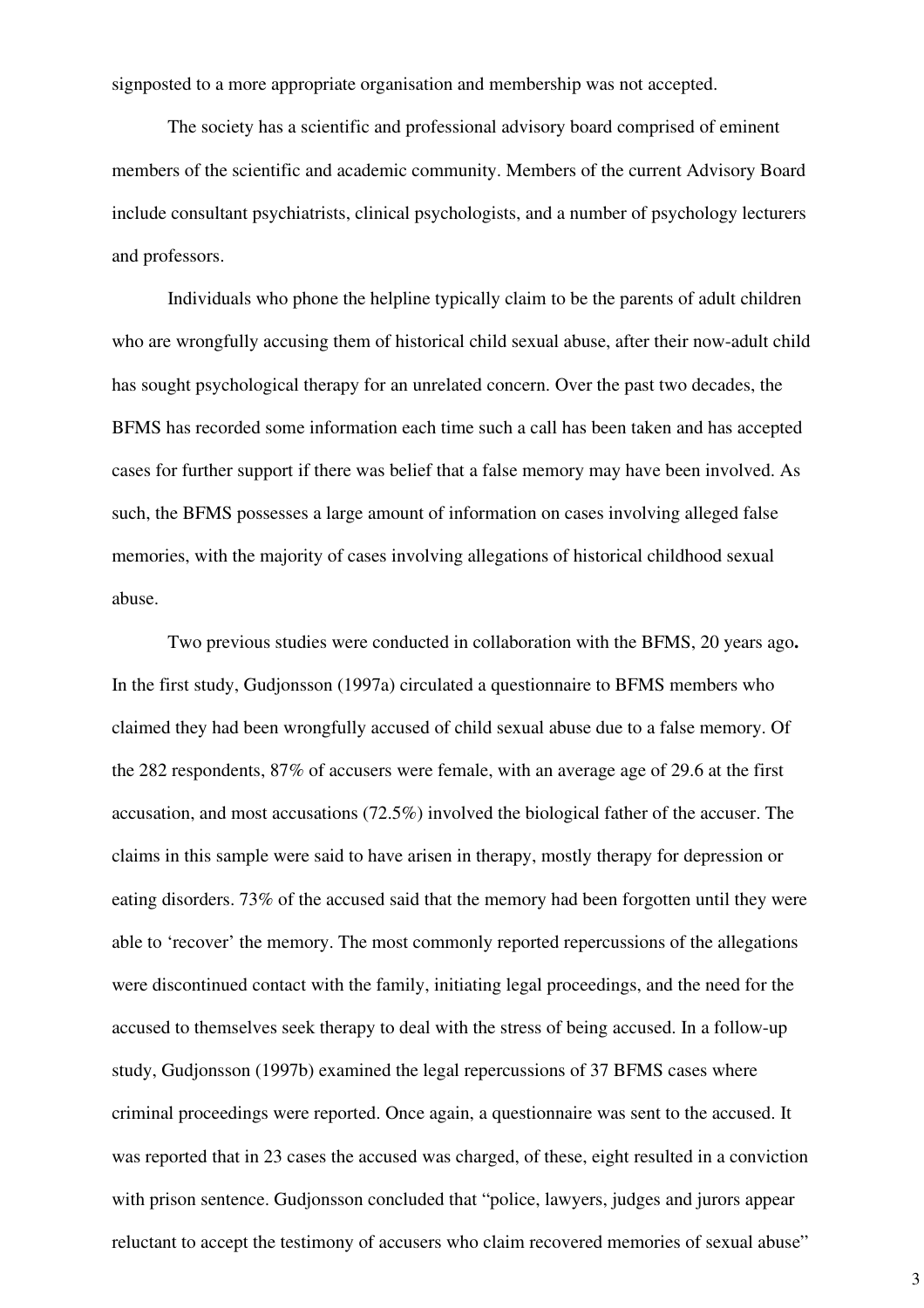(Gudjonsson 1997b, pp. 348).

While the previous study sent a questionnaire to BFMS members, this paper provides the first analysis of the BFMS paper records. Because it is impossible to know whether any particular allegation is the result of an actual occurrence, a false memory, memory distortion, or lying, we cannot say that what we are dealing with in this archive are actual false memories. In consequence, we will focus our discussion in this paper on 'cases where the issue of false memory has been raised'. We are not assigning this a qualitative value and are not assuming that our cases involve actual false memories, as there is no way to attest to this. This paper hopes to elucidate a sample of the types of allegations where a claim of false memory has been raised in the United Kingdom over the past two decades, and to explain why understanding the prevalence and nature of such claims is critical for the development of effective policies to deal with such cases within the criminal justice system.

#### **Method**

A sample of 496 historical files where the issue of false memory was brought to the attention of the BFMS were analysed for this study. These files represent a random sample of cases from an archive possessed by the BFMS that includes approximately 2500 cases covering the period from 1993 to 2014. The society first started to record basic details of phone calls to the helpline when it was founded in 1993. There is a huge disparity between the files in the archive, many cases involving a one-off telephone call with no further contact between the caller and the BFMS. In other cases, members remain in contact for years, even decades. Some of these cases contain a large number of files, highlighting contextual detail regarding the allegations, and legal details about the case if the police have become involved.

Typically, a caller to the helpline contacts the BFMS in a considerable state of distress following an allegation of (normally) historic child sexual abuse. The accuser has typically received psychological or hypnotic therapy following depression, eating disorders, anxiety, or relationship problems. In some cases, the caller does not possess sufficient information about the allegation(s) to establish whether potential false memories are involved.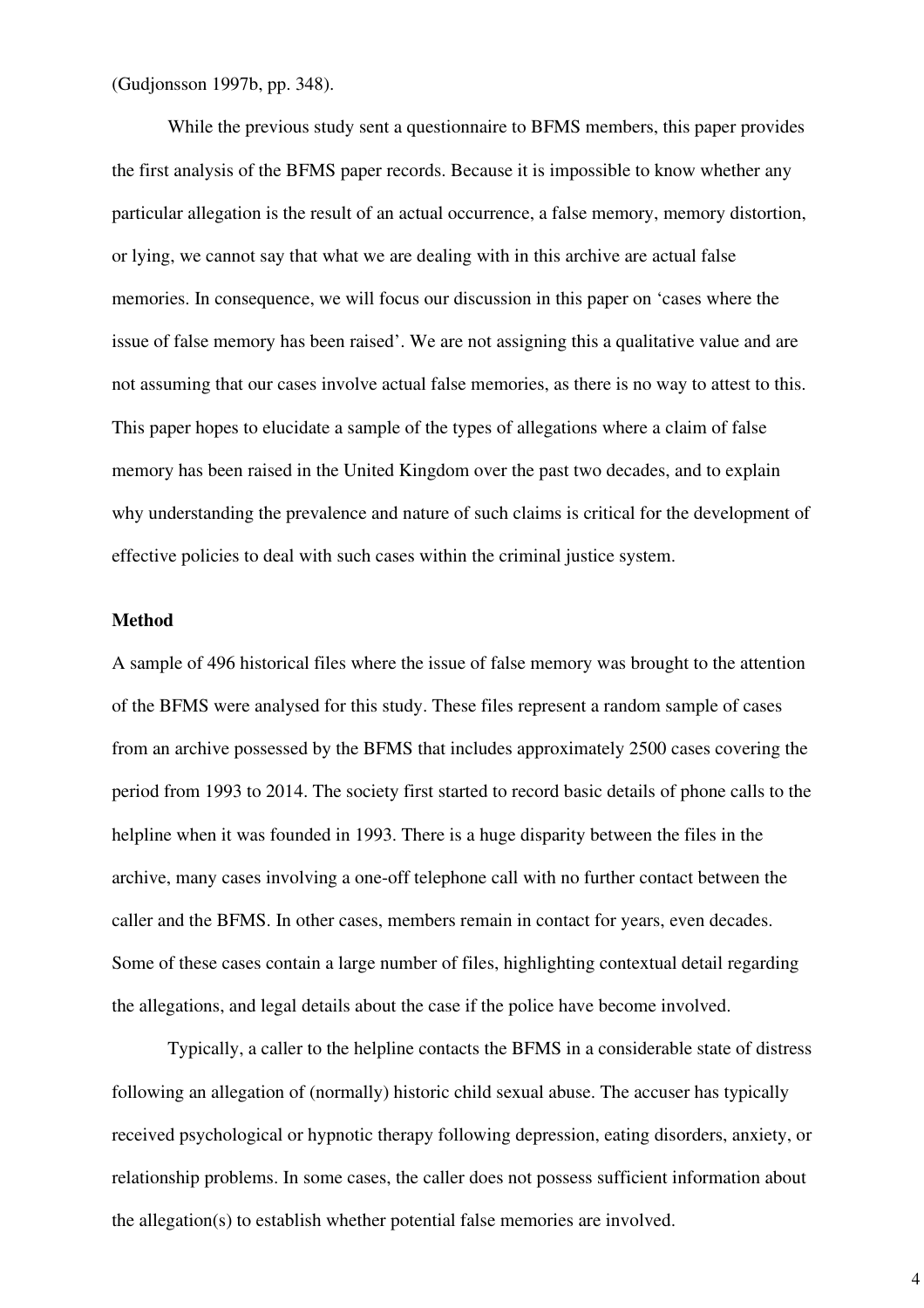For the present study, BFMS files were redacted by the research team, removing all personal information that could identify those making the claims and others involved, before being photocopied, scanned, and analysed.

The archive contains three different types of files: (i) legal files provided by a solicitor**;** (ii) files containing legal documents provided by family members**;** and (iii) files in which no legal action was taken, and the accusation was only made to the accused or their families. There was large variation in the types of documents provided for each claim. The only consistency found for the majority of claims was a so called 'Telephone Information Sheet', which represents the first contact the accused or their family had with the BFMS. Since this sheet provides sufficiently summative information regarding demographics, the accusations, and the type of legal action taken (where the allegation resulted in police involvement), we undertook a preliminary analysis of this data. This focused primarily on what callers knew about the claim and felt comfortable sharing with the BFMS at the time of the first phone call. The BFMS makes it clear to the general public, through their publications and website, that they specialise in dealing with accusations of child sexual abuse, in which it is suspected that false memory is prevalent. As a result, we decided to discard from this analysis those claims that do not contain this accusation. Finally, any claims made to the BFMS by lawyers had an alternative 'Telephone Information Sheet' and presented themselves as a very distinct sub-sample as they cover legal aspects that are not found in the rest of the claims. Therefore, these claims were also excluded from the present analysis.

After the files underwent preliminary analysis, they were divided into four distinct categories; (i) single accused: one accuser and one accused**;** (ii) multiple accusers: two or more accusers and one accused; (iii) multiple accused: one accuser with two or more accused**;** (iv) multiple accusers and multiple accused. The terms accuser and accused were used to avoid the legal connotations associated with the terms: complainant and defendant, and to avoid the implicit judgement that is associated with words such as 'victim'. For this paper, we focused on the first category of claims, as this represents by far the largest dataset, and multiple accusers or accused proved difficult to meaningfully analyse the remainder of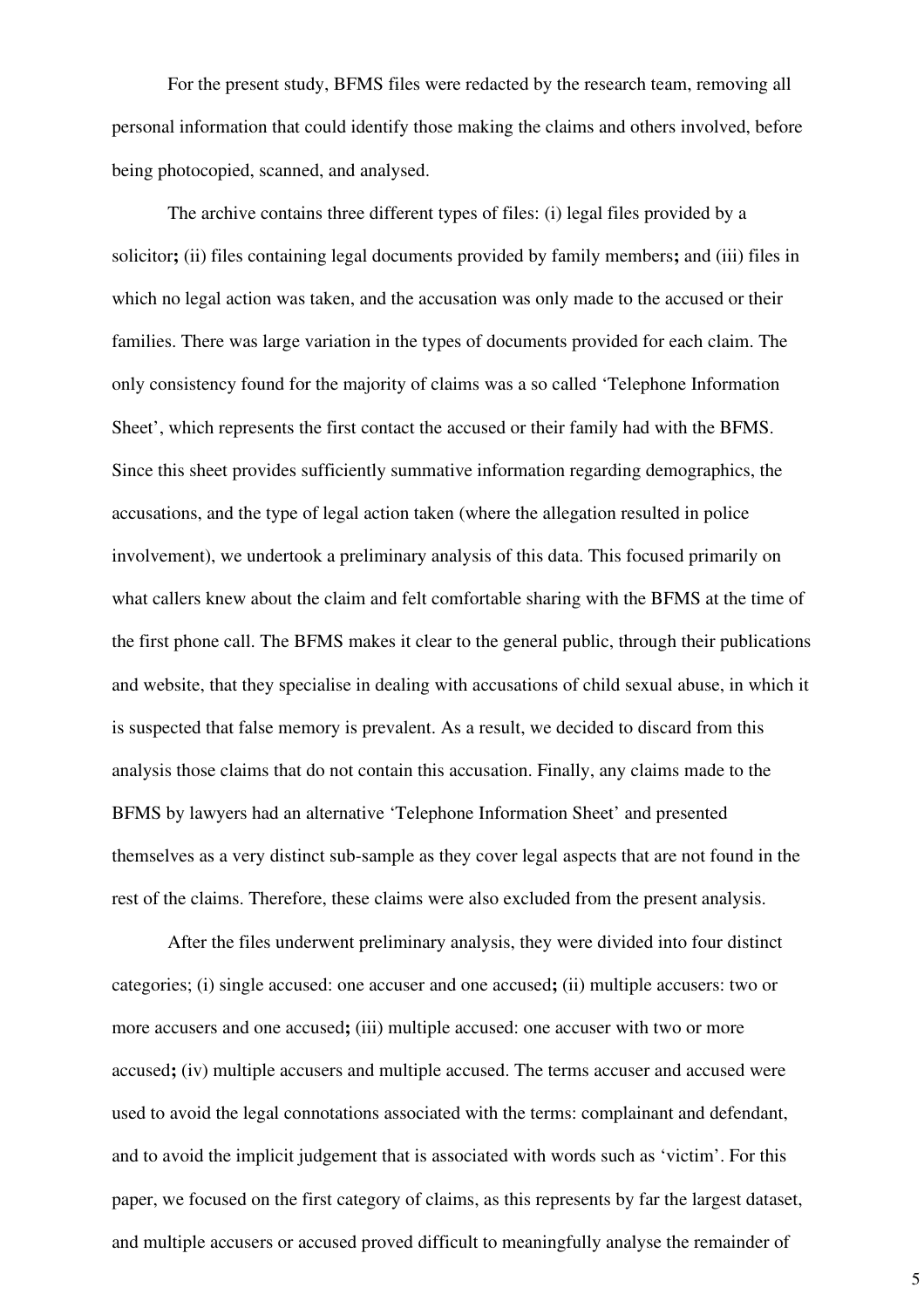the sample.

#### **Results**

# **General Description of the Dataset**

From our original sample of 496 claims, 109 claims were immediately excluded because they had no 'Telephone Information Sheet' and 43 were excluded because they were legal claims and thus were reported by Barristers or Solicitors rather than the accused themselves, which changed the nature of the information available in these instances. We also excluded 21 claims unrelated to historical child sexual abuse, which included reports of physical or psychological abuse. This left us with 323 claims of historical child sexual abuse to analyse. Of these, 257 (79.5%) claims involved a single accuser and a single person accused of historical child sexual abuse, 21 (6.5%) involved multiple accusers, 44 (13.5%) involved multiple accused. In addition, there was one case involving both multiple accusers and multiple accused. This left us with a final sample of 257 claims for further analysis.

# **Types of accusations**

*Relationship between accuser and accused*. The 257 claims of historical child sexual abuse were analysed for the relationship between the accuser and the accused. Table 1 highlights the distribution of claims in terms of these relationships. In an effort to address our concerns regarding the heterogeneity of the types of cases included in our full sample, we selected only the largest subsample for further analysis. As such, cases analysed after this section only relate to the 153 cases where daughters accused fathers.

### **Characteristics of accusers**

*Age.* When discussing accusers in the following sections it is important to remember that we did not have access to the accusers themselves. Instead, we had to rely on information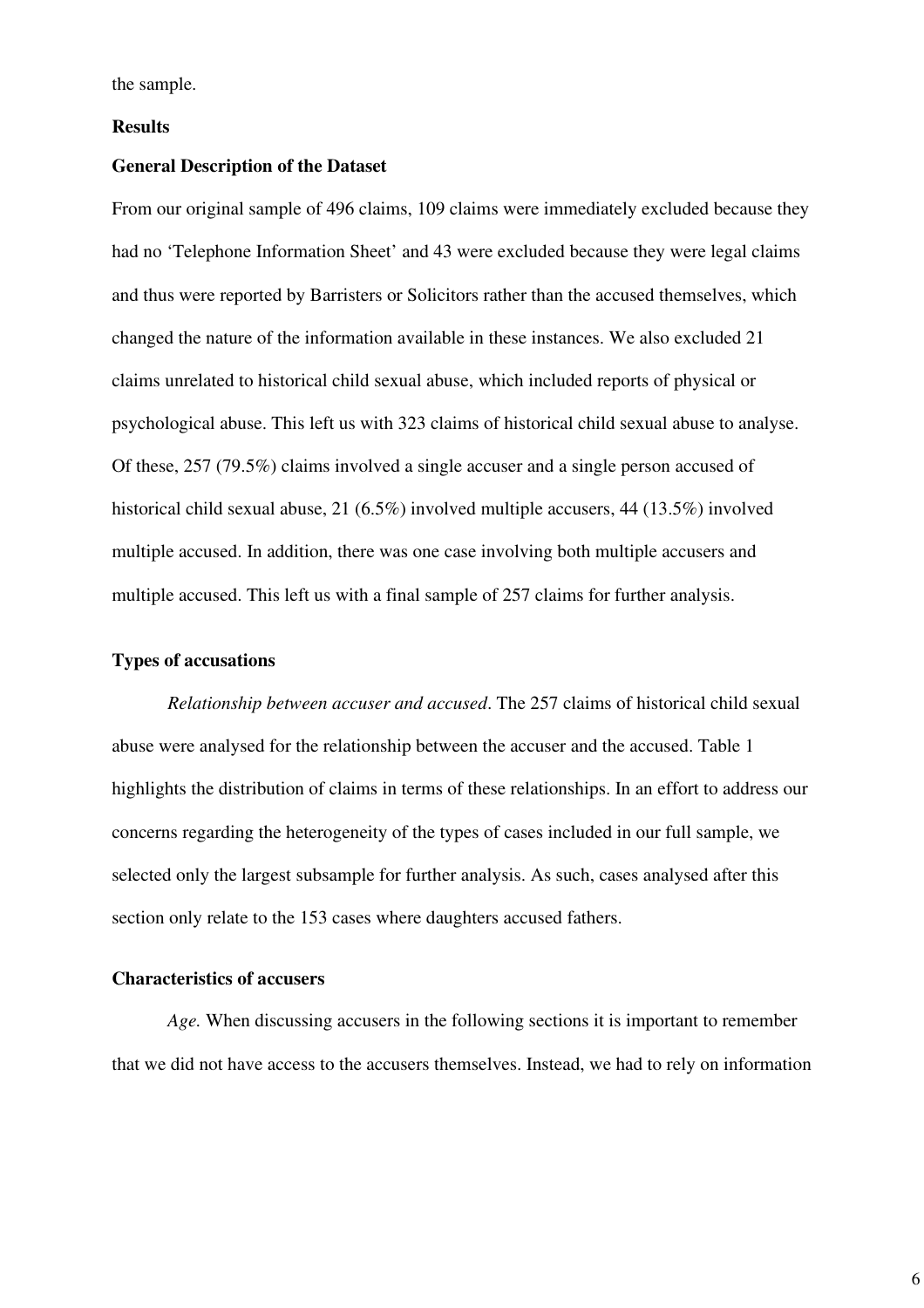and documents provided to us by the accused. In some cases, we were provided transcripts and letters written by the accusers themselves, but in other instances we had to rely entirely on the second-hand reporting of the allegations. Despite this limitation, we believe that these data can still give a good, albeit possibly imprecise, indication of the ages at which the alleged abuse was claimed to have taken place.

In our subsample of daughters accusing fathers, some of the accusers reported time periods over which they claimed to have suffered repeated episodes of abuse (e.g., "from 4 to 13 years old")**;** other accusers only reported the age at which the abuse started (e.g., "from 8 years old")**;** a few gave information about the duration of the repeated abuse with no specification of the starting age. In other cases, accusers could not provide an exact chronological time frame, choosing to describe the time of the alleged offence by using phrases such as, "it has been happening for years" or "when a young girl...". This can be compared to prior examination of BFMS cases, where Gudjonsson (1997) asserted that 44% of accusers claimed to have been sexually abused before the age of 5, and a further 5% claimed that the abuse took place between birth and their first birthday.

In the present study, these claims were further grouped into specific categories of types of historical sexual abuse according to alleged starting age. Figure 2 summarizes the age of the accusers at the time of the alleged abuse as reported to the BFMS.

Further, we analysed the variables which provided information about the accuser at the time of reporting. The first variable we looked at was the age of the accuser at the time of reports of alleged false memories of historical child sexual abuse being made to the BFMS. From the 153 claims of daughters accusing fathers, 144 reported the age of the accuser.

Therefore, we could determine the average age of the accuser for these cases to be 30 years old  $(30.34; SD=9.22, Range = 9-55)$  at the time of reporting CSA.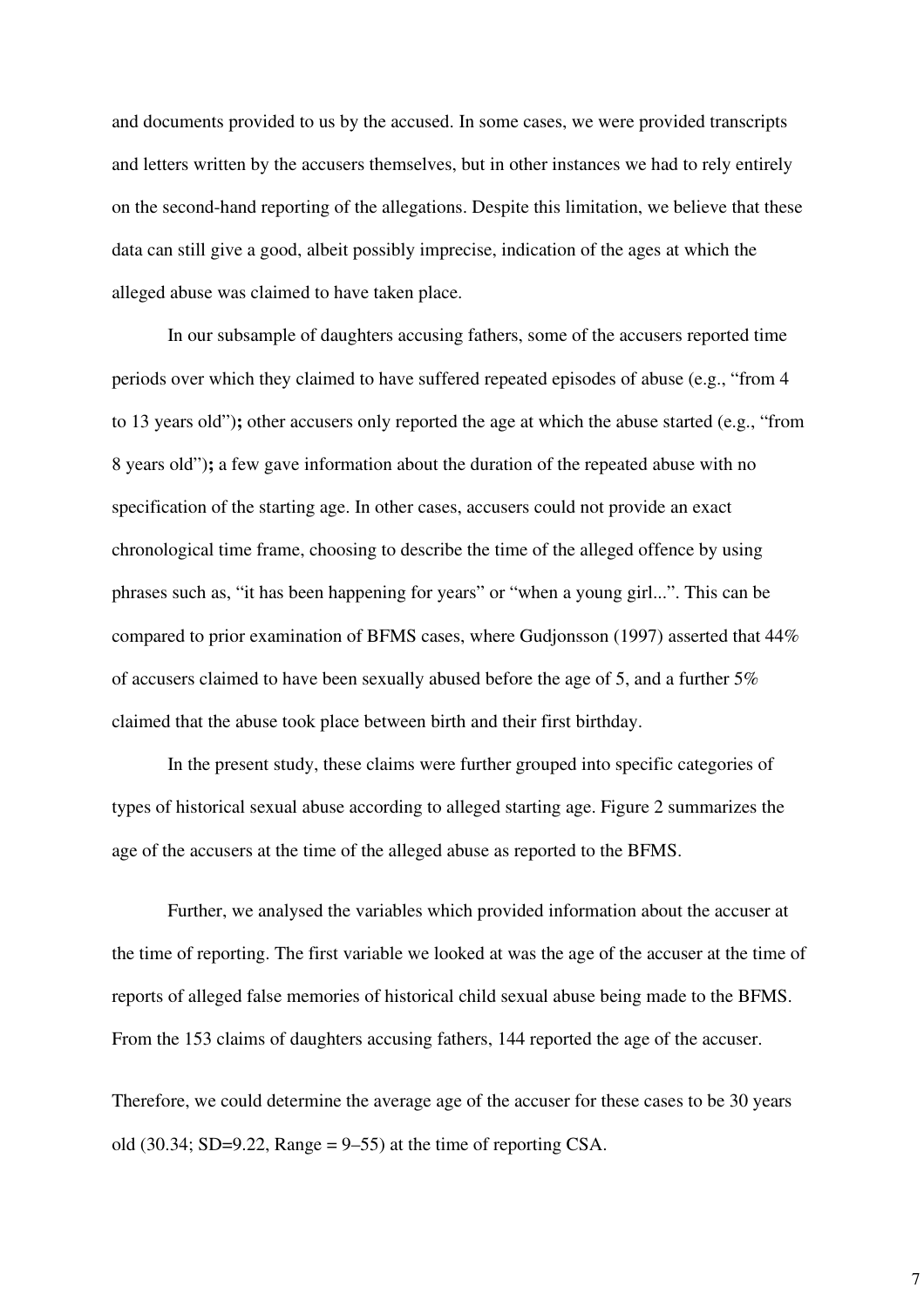*Therapy.* In order to determine whether there were any similarities between the accusers, we also looked at the personal information provided in the 'Telephone Information Sheet'. From our sample of 153 daughters accusing fathers, 129 (84.31%) were reported to have undergone some sort of therapy, as described in Table 3.

*Mental health of accuser*. To determine why the daughters accusing fathers needed therapy in the first place, we examined information regarding their behaviour or health status that might require the intervention of a therapist. Starting with reports of any previous or current mental health issues, we identified twelve women diagnosed with depression, one amnesic patient as a result of a traumatic accident, one suffering from Down Syndrome, one dyslexic, one person suffering from anxiety, one diagnosed with PTSD, and one diagnosed with Bipolar Disorder.

In addition, the study examined reports of self-harm and other behaviour, which was thought to impact the health of the accuser. We found six female accusers who had attempted suicide on one or more occasion, six who had overdosed, and seven who were addicted to drugs, alcohol or both. To these figures we added another four reports of self-harm, for which no details about the nature of harm was provided. Along with looking at self-harm, we investigated how many of the accusers had suffered, or were suffering from, any eating disorders at the time of the accusation. Results show that from the twelve reported claims, nine accusers were suffering from anorexia, three from bulimia, one was overweight, and one was reported as having dieting issues.

The telephone information sheets also provide other contextual details regarding the allegations. For example, 17 claims of the accuser adhering to extreme religious beliefs, two accusers who were called 'feminists', and eight accusers were reported to have read the *Courage to Heal* (Bass & Davis, 1988), which has previously been linked with false memories of historical childhood sexual abuse (e.g., Ceci & Loftus, 1994). There are no clear symptoms of sexual abuse, but popular self-help books like *The Courage to Heal* present a checklist of indicators which readers are encouraged to use to ascertain whether they have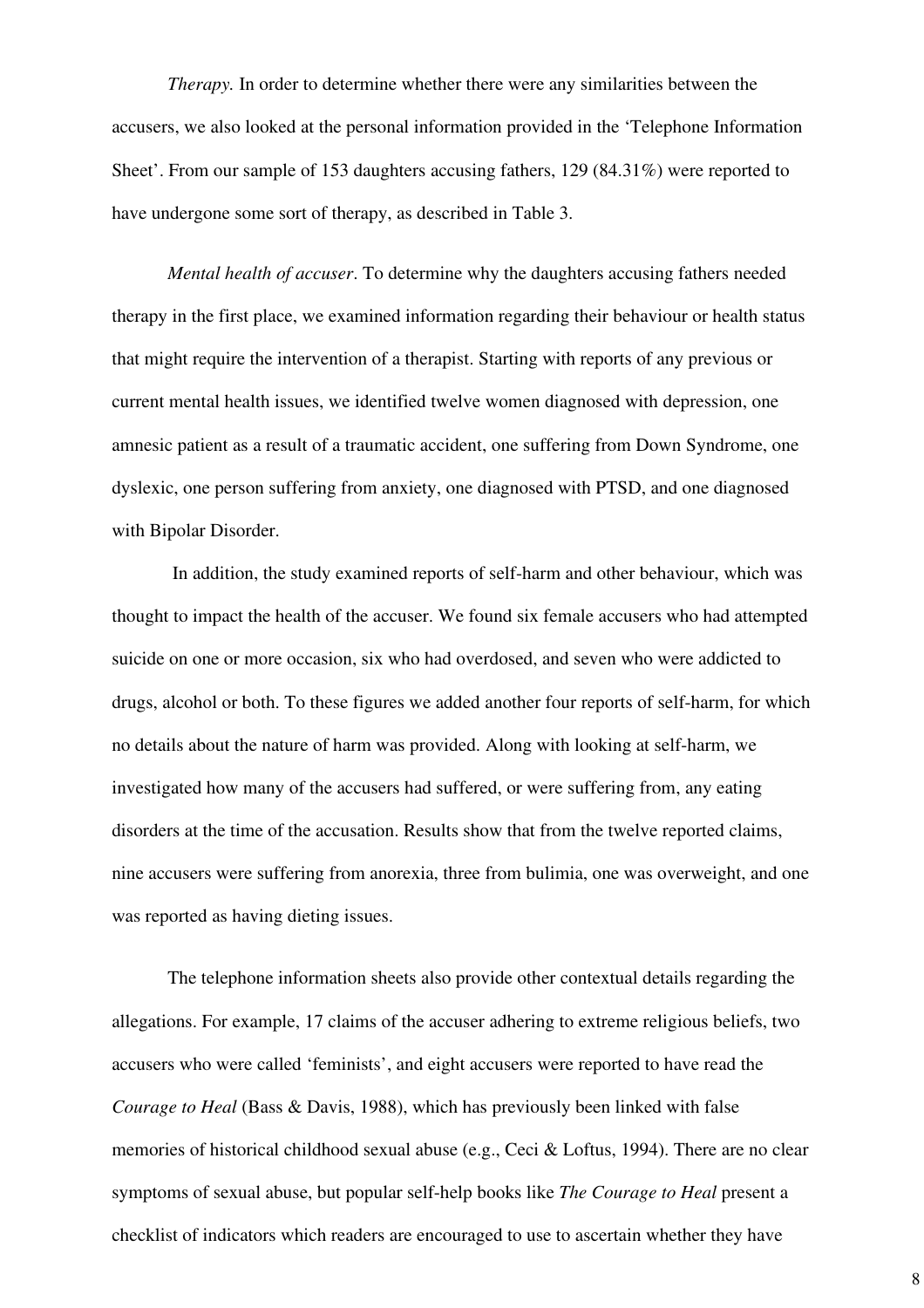been sexually abused. Such checklists often include eating disorders, self-harm, depression, anxiety, and low self-esteem. Individuals ascribing to such notions are at risk for making assumptions about having been sexually abused even when no such abuse has taken place, and then attempting to recover memories of the presumed abuse.

*Occupation*. Looking at the profession of the daughters accusing fathers we observe a vast array of occupations, from manual workers to workers in the domain of education or health. This is described in Table 3, included in the appendix**.** 17 of the accusers were still in school or higher education at the time of making the accusation, of which four were pursuing or had obtained a degree in Psychology. Only six were unemployed (although one was a volunteer Rape Crisis Counsellor), eight were teachers, two were Social workers, five were involved in the therapeutic community (psychotherapy, hypnosis, and/or 'beauty therapy'), five were nurses and 14 had alternative jobs. The rest of the claims did not specify occupation.

#### **Characteristics of accused**

*Age*. The age of the fathers accused by daughters was only found in 80 out of the 153 claims. On average the accused was 62 years old  $(61.9; SD=10.03, Range = 37-85)$  when the claim of historical sexual abuse was first made by the accuser.

*Occupation*. The only additional information present in the 'Telephone Information Sheet' was the occupation of the accused. In terms of occupation, the majority of BFMS members work in a professional capacity, with only a small number of individuals who were employed in manual labour. Table 4, included in the appendix, describes in more detail the data on professions found.

### **Discussion**

This study examined the prevalence and nature of false memory allegations in the UK. It showed that over the past two decades, the issue of false memory, particularly of historical child sexual abuse, has been of considerable concern to the British public. We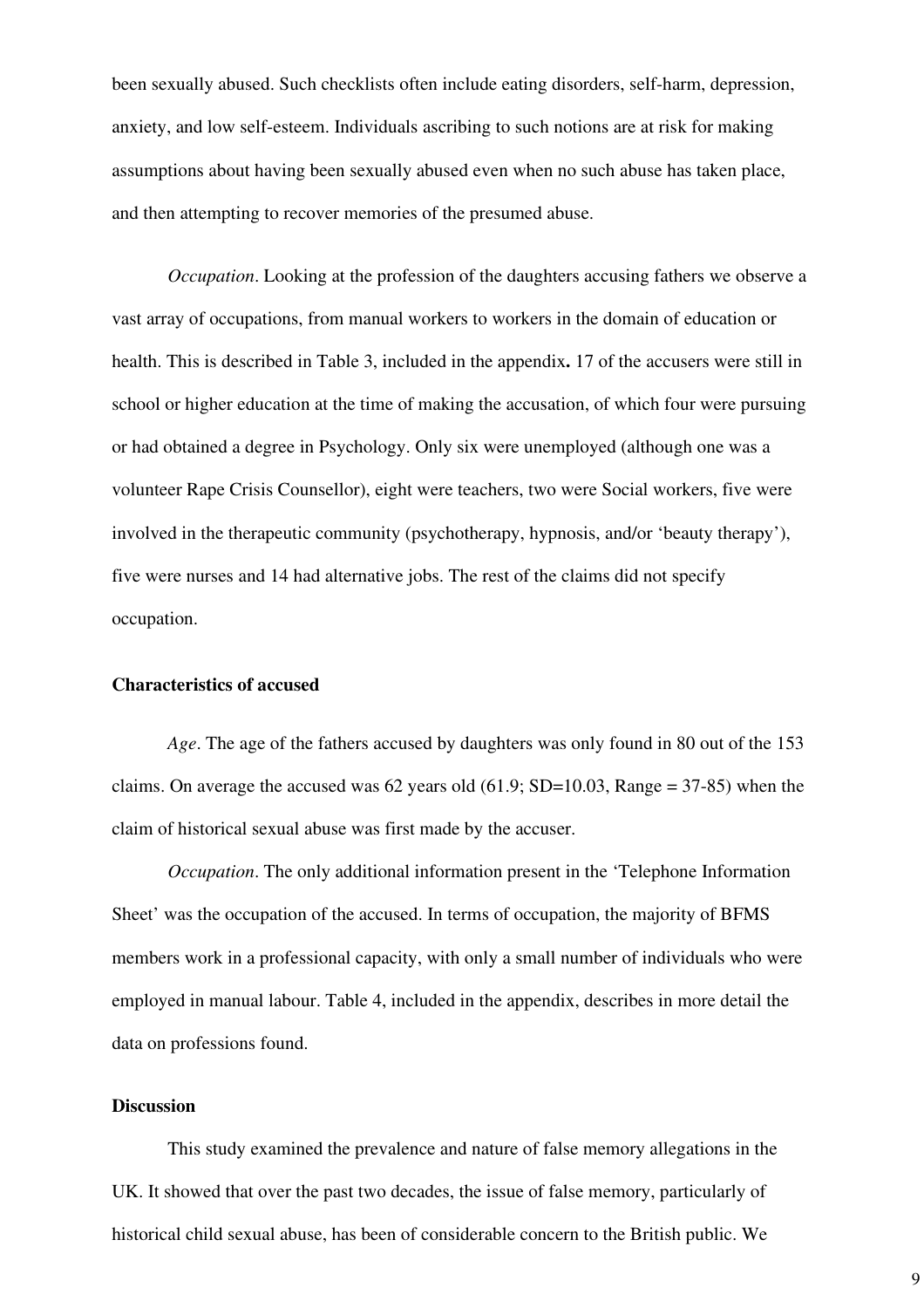believe that the cases included in this sample represent the tip of the iceberg when it comes to the prevalence of legally relevant false memories, because individuals who raise the issue of false memory in the light of allegations, may not know about, or choose not to contact, the BFMS.

If the BFMS archive is even partially indicative of innocent individuals being accused of crimes on the basis of their accuser suffering from a false memory, normally as a consequence of poor psychological therapeutic input, then this is a cause of considerable concern. The impact of false allegations on the wrongly accused has recently been documented by Burnett (2016). Her book examines the progression of false allegations, and she documents the extent of the harm of false abuse allegations. Burnett argues that the issue of wrongful convictions is contemporary and prevalent, and that it is vital that the nature and extent of false memories is brought to the attention of policy makers and legal professionals.

Raising awareness about the issue of false memory can help the legal system to understand and appropriately process such issues. In the absence of independent evidence, Juries unaware about the unreliability of memory in historical allegations of sexual abuse may be forced to choose whether the accuser or accused is more believable. This is of particular importance due to the already sensitive nature of the types of allegations most often involved in such cases: child sexual abuse.

We do not advocate that the legal system should take all claims of false memory at face value, as this could be abused by perpetrators of crime, but we stress the importance of at least considering claims of false memory. A proliferation of scientific and academic research, as well as DNA exoneration cases from organisations such as the Innocence Project, has shown repeatedly that false memories of highly emotional situations are easy to create and can feel and look like real memories (for example see recent mega-analysis by Scoboria et al., 2016). How police and other agencies should handle the claim that a false memory has occurred in a particular case would benefit from evidence-based guidance.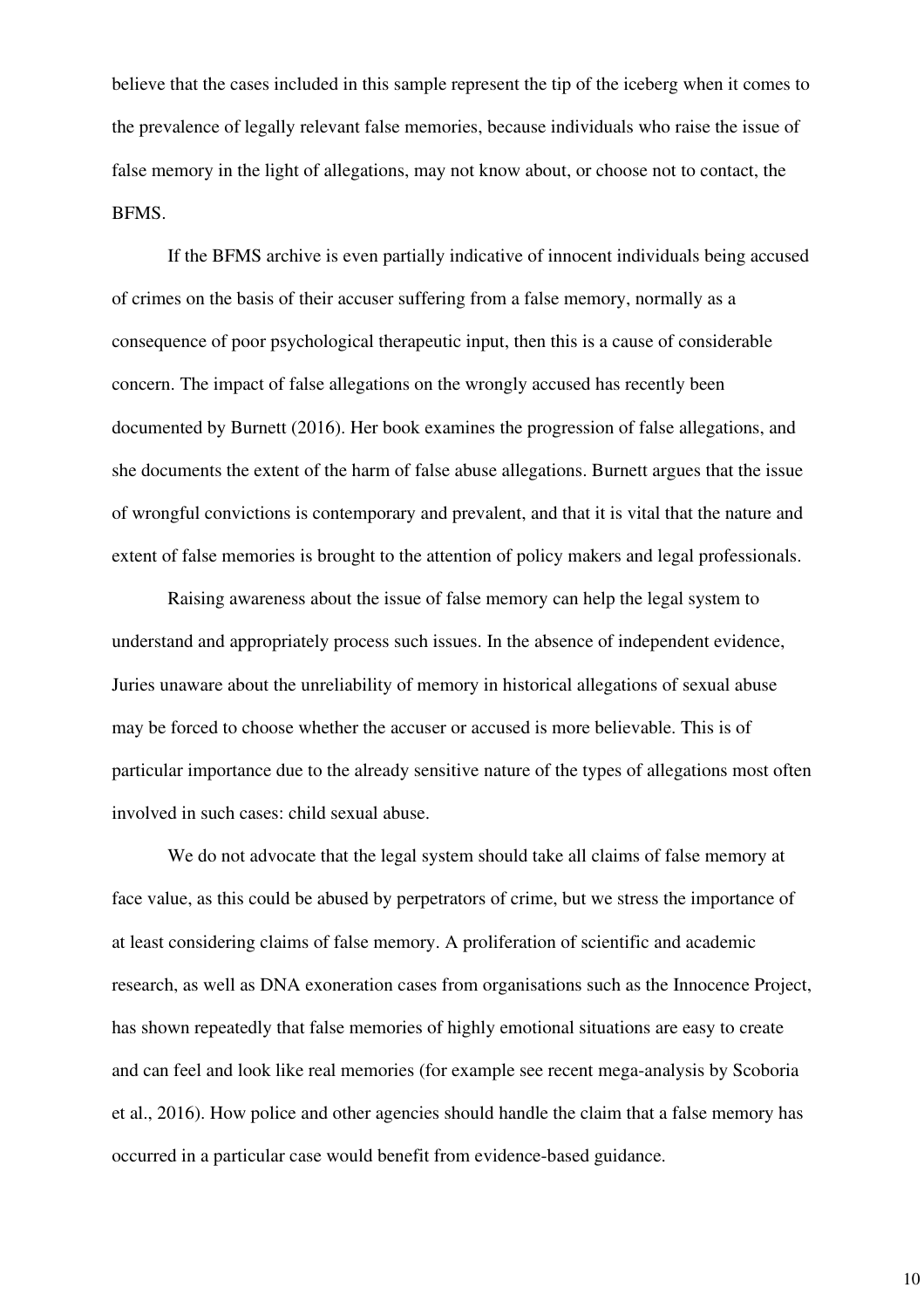This paper also makes specific observations that can help with our understanding of when the issue of false memory is raised. In our sample, typical accusers were, at the time of first making the claim, women in their 30s who had attended therapy. Those who were typically accused in our sample were men, usually the accuser's father, in their 60s. These findings accord with Gudjonsson's earlier studies (Gudjonsson, 1997). Because this was observed to be the most common typology, and we were concerned about generating statistics for dissimilar cases, our extended analysis only included daughters accusing fathers. While this reveals a general pattern that might be of interest, it does not mean that such characteristics make a claim of false memory more likely *per se*, as many cases of delayed disclosure do not end up with an allegation of the memory being false. However, it can potentially allow the police, lawyers, and victim support services to prepare themselves for the issue of false memory being raised in historical cases, particularly those that have similar characteristics to the ones noted in this study.

While average characteristics of accusers and the accused might be helpful, it is also critical that there is an understanding that the issue of false memory will not, and should not, only be considered when these particular characteristics are prevalent. Even in our sample, we found tremendous variation. Equally, while this paper focused on daughters accusing fathers, there were various configurations of the relationship between the accuser and the accused, with both intra-familial and extra-familial abuse allegations being present in our initial analysis.

Further highlighting the importance of understanding variation in false memory claims, the data show an occupational diversity of both the accused and the accusers, in a way that might be unexpected. Our paper shows that individuals who believe they are being wrongfully accused because of a false memory can come from all walks of life. We believe this to be an important finding that can help to remove erroneous expectations and biases that organisations who come into contact with false memory claims may currently hold. In support of a need for further awareness-raising about false memory, Patihis et al. (2014) conducted a large survey of therapists internationally which found that a significant number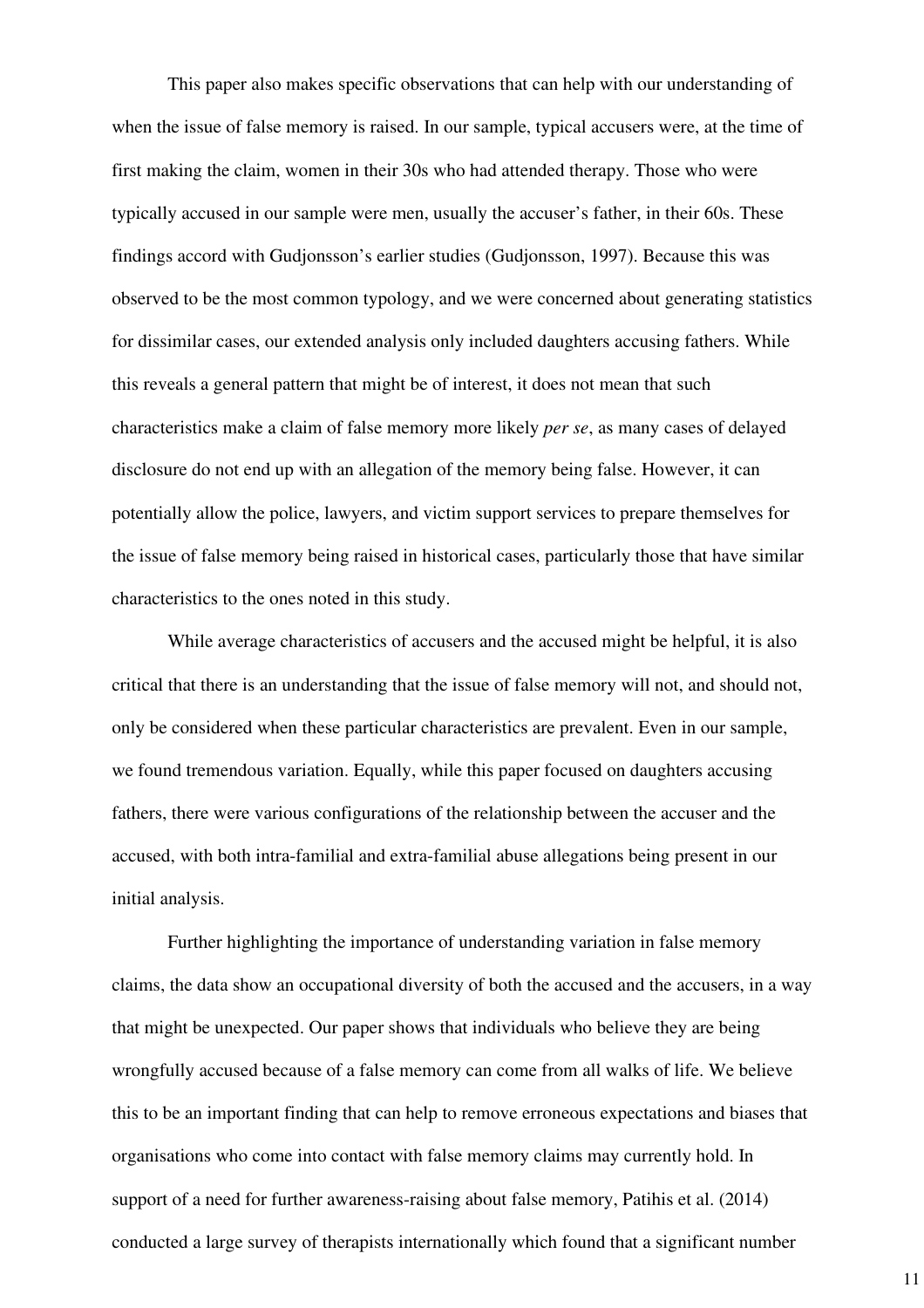of therapists still endorse harmful misconceptions about false memory. Additionally, a study by Shaw & Chaplin (2015) demonstrated that British police officers also believe many memory myths. Together these results point to a need for more education about false memory, particularly to individuals who deal with them as part of their profession.

It is also useful for the criminal justice system to understand the role that psychological therapy can play in the generation of false memories. Anyone can generate false memories, but highly suggestible interview settings increase the risk of modifying of a person's memory. A suggestible setting can include a therapist's office where patients are encouraged to try to remember back to a childhood drama (e.g., Lynn & Baltman, 2007). A highly emotional childhood event may have never occurred but can be fed and developed in therapy sessions until the patient starts using their imagination. It has been repeatedly experimentally demonstrated that misinformation, in this case suggesting that an emotional childhood event occurred when it did not, combined with imagination, is a potent recipe for false memories (e.g., Hyman, Husband, & Billings, 1995; Porter, Yuille, & Lehman, 1999; Shaw & Porter, 2015).

In circumstances where a false memory has been generated through leading and suggestive therapeutic techniques, we consider both the accuser and the accused to be victims. The accuser can be seen as a direct victim, since entire memories of events are introduced and elaborated within their mind, potentially leading to severe psychological repercussions and alienation. The accused often face alienation from the family, may lose respect within the community, and may even be prosecuted for a crime they did not commit.

In this study we found that therapy was mentioned in 84% of the cases where daughters were accusing fathers, which is unsurprising given the criteria used by the BFMS when screening these cases. While it was often unclear why individuals initially sought therapy, for the cases we do have available, many of the individuals sought help for issues including depression and eating disorders. Allegations were made after an individual had attended therapy. Certainly, from correspondence with members of the BFMS, many of the accused state that they believe that their accusers acquired a false memory of the event during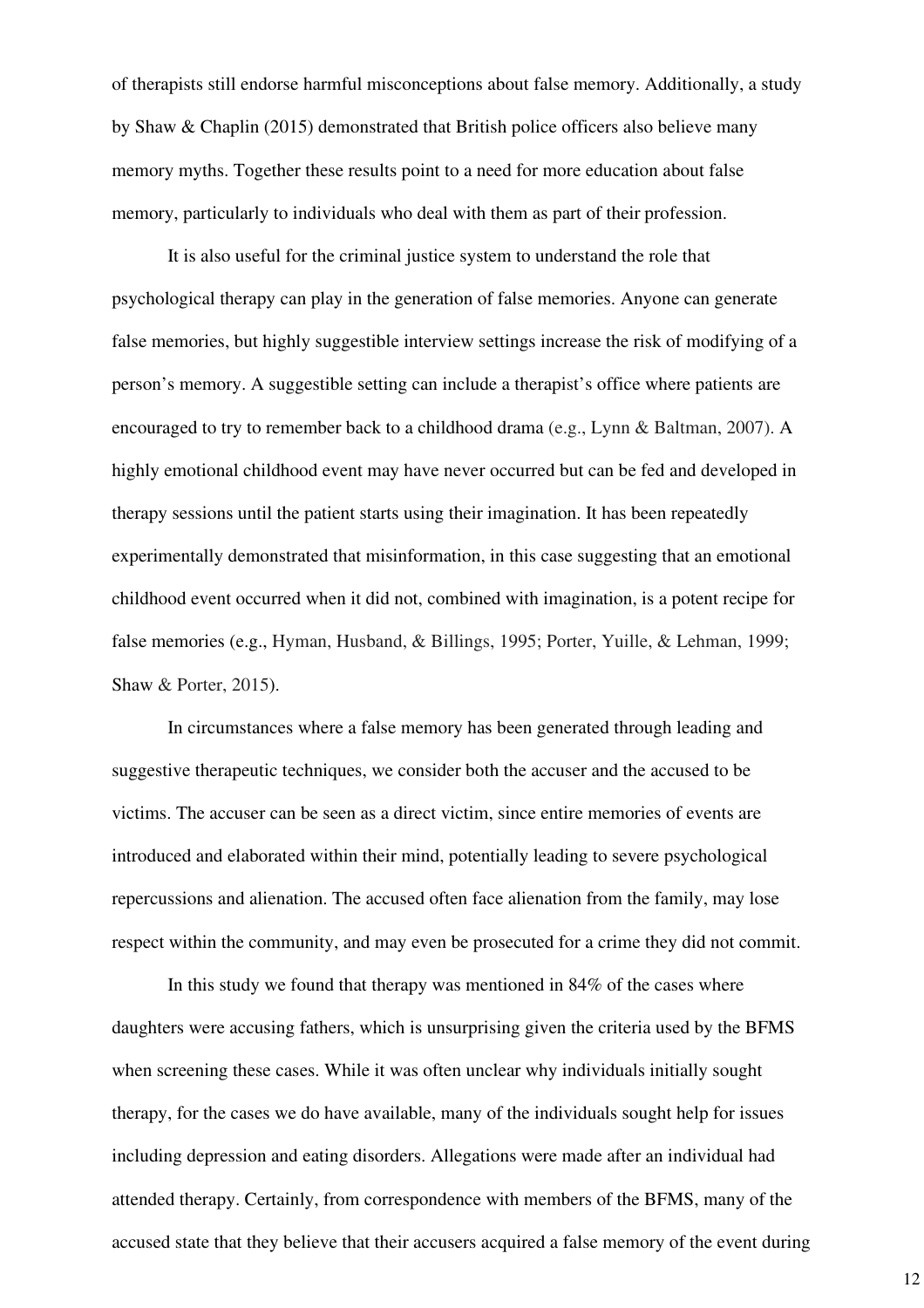therapy.

In the cases available to us it is unfortunately unknown whether therapists suggested to their patients that they should try to recall an instance from their childhoods. From what we do know, the types of therapy sought varied tremendously, but a number of types of therapy which are known to use leading and suggestive questioning techniques that can

produce false memories were listed, including hypnotherapy. At this point it is unclear the exact role that therapy plays in such situations, but it is clear that the issue of false memory is often raised in cases where therapy was sought by the accuser.

With this paper we attempt to open a dialogue regarding the role that false memory plays in claims of historical child sexual abuse. It is important to us that those involved in the criminal justice system understand and acknowledge that the issue of false memory is of paramount importance. Many people in the UK care about, and believe they are affected by, false criminal allegations resulting from false memories. Departments dealing with historical child sexual abuse allegations are in particular need of formal training on the science of false memory.

The main scientific facts that we believe need to be disseminated to policy makers and those involved with the criminal justice system are (i) False memories are common; (ii) any person, at any age or intellectual capacity, can generate false memories; (iii) false memories are not lies; (iv) false memories are unintentional fabrications that feel very real to those who experience them and are the result of biological factors and social influences; (v) individuals can have false memories of entire events, or parts of events; (vi) confidence, complexity, vividness, and emotionality are unreliable indicators of memory accuracy; (vii) We cannot tell from an account alone whether it is the product of a false memory, instead we must look to see whether a leading, suggestive, or imaginative process has taken place to elicit the memory.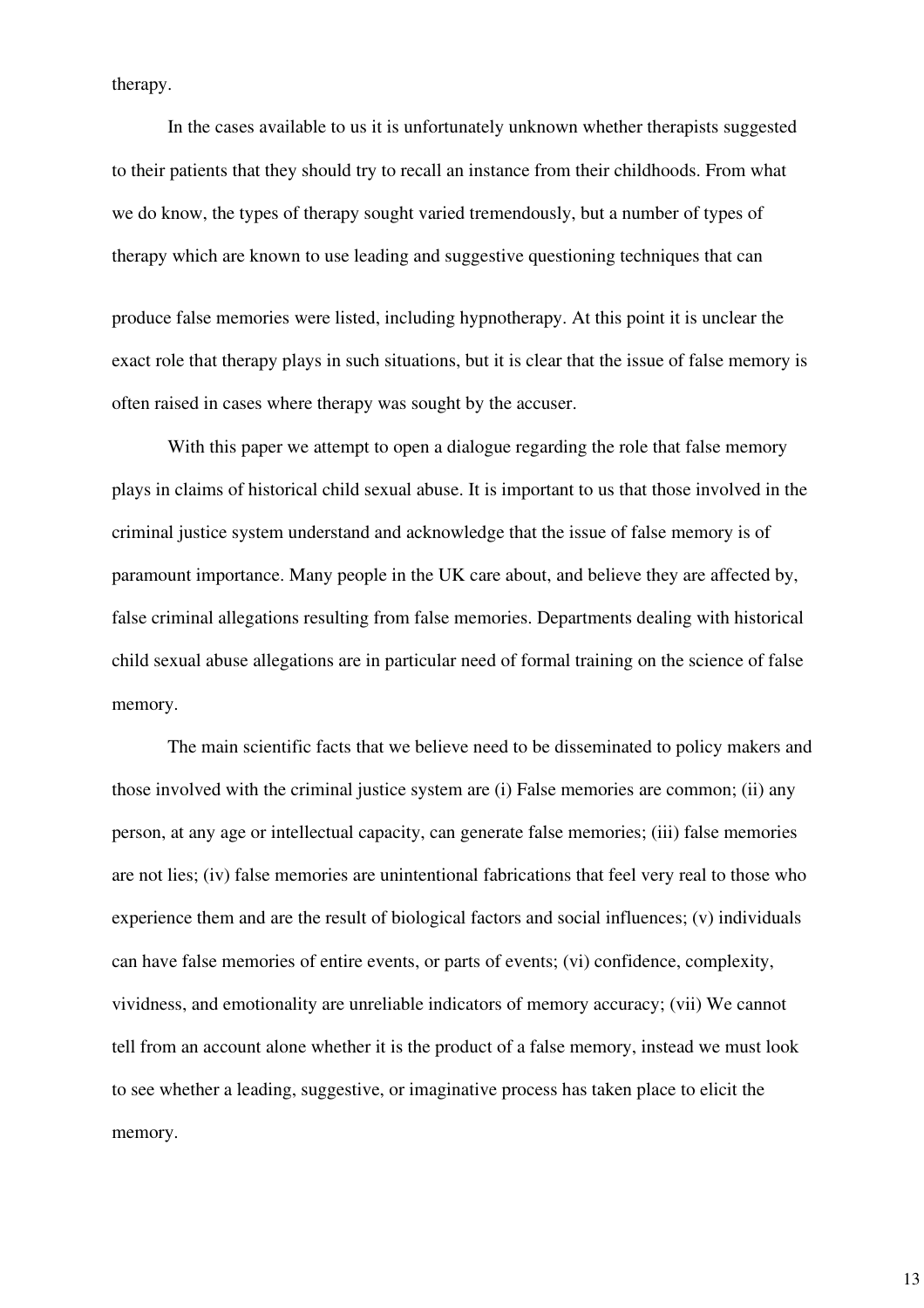Additionally, it seems sensible for the criminal justice system to encourage formal policies and procedures with regards to how police, lawyers, and judges should process the claim that a false memory has occurred. This might streamline the processing of cases such as those discussed in this paper and help decision-makers to be evidence-based.

The present study represents a small first step towards understanding how frequently, and in what circumstances, the issue of false memory is raised in the UK, but it does not help us to understand how often false memories of historical child sexual abuse actually occur. While it is probably impossible to find out how many false memories there are, since most people do not realise when they have a false memory, it is possible to better understand risk factors for false memories outside the lab. It might be particularly useful for future research to look at false memory cases that are demonstrably untrue, such as the nature and progression of memories said to have taken place during what is referred to as the 'childhood amnesia' years (e.g., Hayne, 2004), where the brain is not yet able to form memories that last into adulthood. It is also important for future research to examine cases from other sources, given that a major limitation of our sample is its very selective nature, which is due to how the BFMS curated the database. Reaching out to international false memory societies and innocence projects, might help to gain a more comprehensive understanding of how many people claim to be the victims of allegations based on false memory and how we can address the needs of this population.

Ultimately, we hope to highlight the need for understanding the role of false memories within a legal context, and to encourage the criminal justice system to be more evidence-based in the way it deals with false memory cases. We particularly encourage the legal system to move away from a dichotomous view of claims being true or lies, and to better include the possibility of false memories.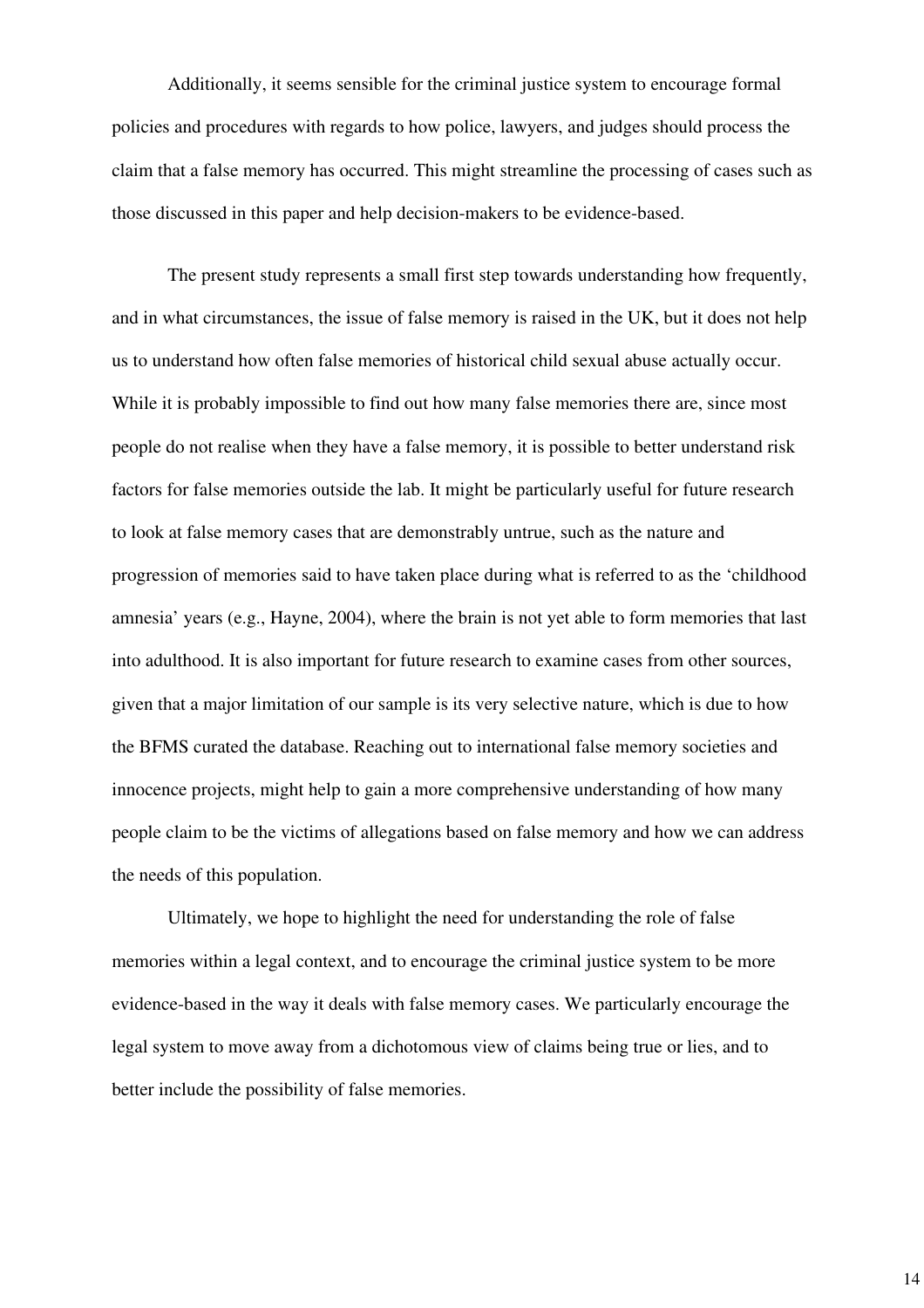#### **References**

- Bass, E., & Davis, L. (1988). *The courage to heal: A guide for women survivors of child sexual abuse*. New York: Harper & Row.
- Belli, R. F. (1989). Influences of misleading post-event information: information interference and acceptance. *Journal of Experimental Psychology: General, 118,* 72-85.
- Brandon, S., Boakes, J., Glaser, D., & Green, R. (1998). Recovered memories of childhood sexual abuse. Implications for clinical practice. *The British Journal of Psychiatry*, *172*(4), 296-307.
- British National Society for the Prevention of Cruelty to Children. (2016). Child protection register statistics UK: 2011 – 2015
- Burnett, R. (2016). *Wrongful Allegations of Child and Sexual Abuse*. Oxford, UK: Oxford University Press.
- Ceci, S. J., & Loftus, E. F. (1994). 'Memory work': A royal road to false memories? *Applied Cognitive Psychology*, *8*(4), 351-364.
- Greene, R. L. *Human Memory*. Hillsdale, NJ: Lawrence Erlbaum Associates Inc.. 1992
- Hayne, H. (2004). Infant memory development: Implications for childhood amnesia. *Developmental Review*, *24*(1), 33-73.
- Hyman, I. E., Husband, T. H., & Billings, F. J. (1995). False memories of childhood experiences. *Applied Cognitive Psychology*, *9*(3), 181-197.
- Loftus E. F. (1992). When a lie becomes memory's truth: memory distortion after exposure to misinformation. *Current directions in Psychological Science, 1*, 121-123.
- Loftus, E. F. (2007). Memory distortions: problems solved and unsolved. *Do justice and let the sky fall: Elizabeth F. Loftus and her contributions to science, law, and academic freedom*, 1-14.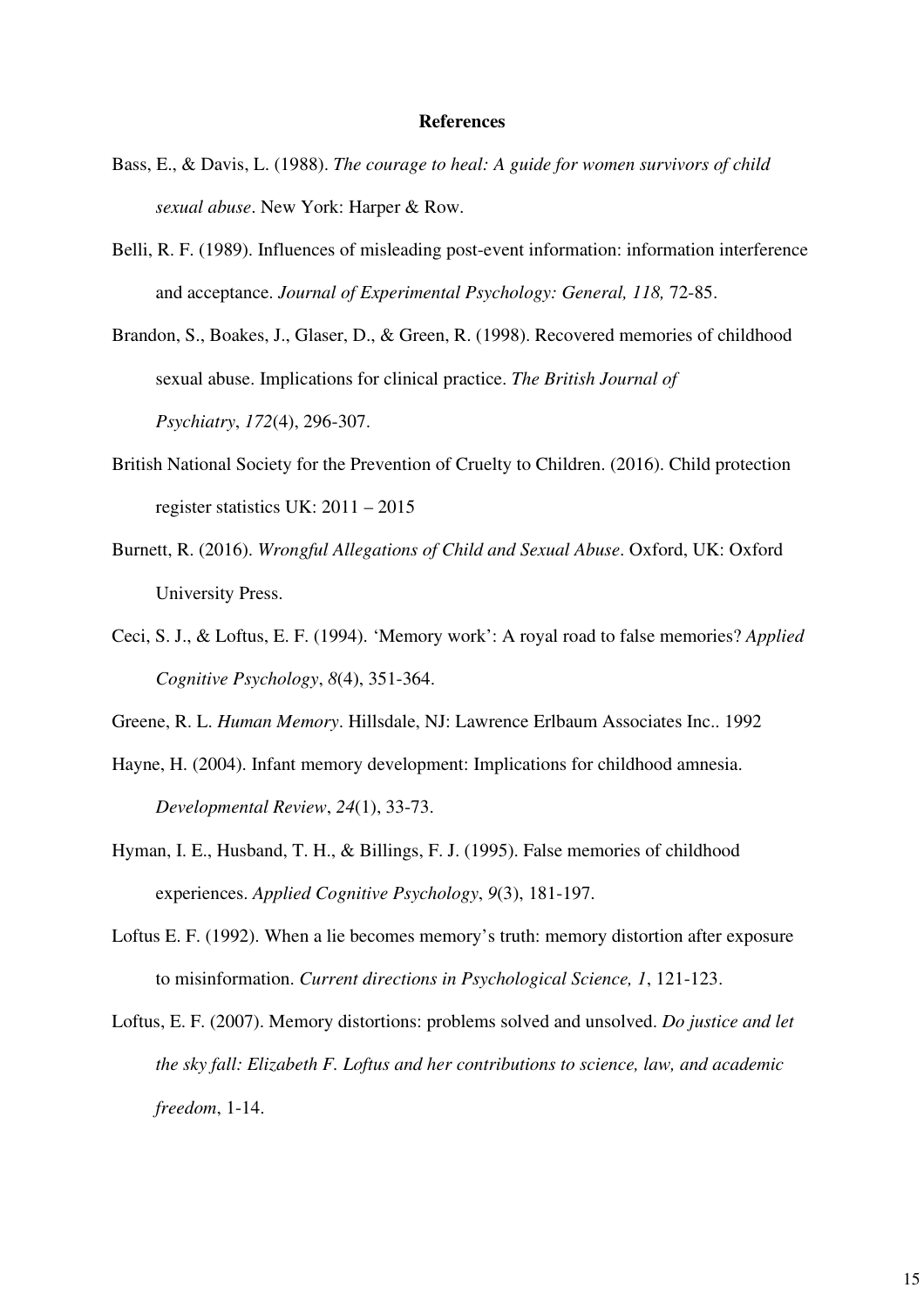- Loftus, E. F., & Davis, D. (2006). Recovered memories. *Annual Review of Clinical Psychology*, *2*, 469-498.
- Loftus, E. F., & Pickrell, J. E. (1995). The formation of false memories. *Psychiatric annuals*, *25*(12), 720-725.
- London, K., Bruck, M., Ceci, S. J., & Shuman, D. W. (2005). Disclosure of child sexual abuse: What does the research tell us about the ways that children tell? *Psychology, Public Policy, and Law*, *11*(1), 194.
- Lynn, S. J., & Baltman, J. (2007). Recovered Memories. *The Wiley Blackwell Encyclopedia of Gender and Sexuality Studies*.
- McNally, R. J. (2003). Remembering Trauma. Cambridge, MA: Harvard Univ. Press
- Porter, S., Yuille, J. C., & Lehman, D. R. (1999). The nature of real, implanted, and fabricated memories for emotional childhood events: implications for the recovered memory debate. *Law and human behavior*,*23*(5), 517.
- Radford, L., Corral, S., Bradley, C., Fisher, H., Bassett, K., Howat, N., & Collishaw, S. (2011). Child abuse and neglect in the UK today: Research into the prevalence of child maltreatment in the United Kingdom. Accessed from NSPCC website: http://www.nspcc.org.uk/childstudy
- Santrock, J. W., Warshak, R., Lindbergh, C., & Meadows, L. (1982). Children's and parents' observed social behavior in stepfather families. *Child Development*, 472-480Shaw, J., & Porter, S. (2015). Constructing rich false memories of committing crime. *Psychological science*, *26*(3), 291-301.
- Scoboria, A., Wade, K. A., Lindsay, D. S., Azad, T., Strange, D., Ost, J., & Hyman, I. E. (2016). A mega-analysis of memory reports from eight peer-reviewed false memory implantation studies. *Memory*, 1-18.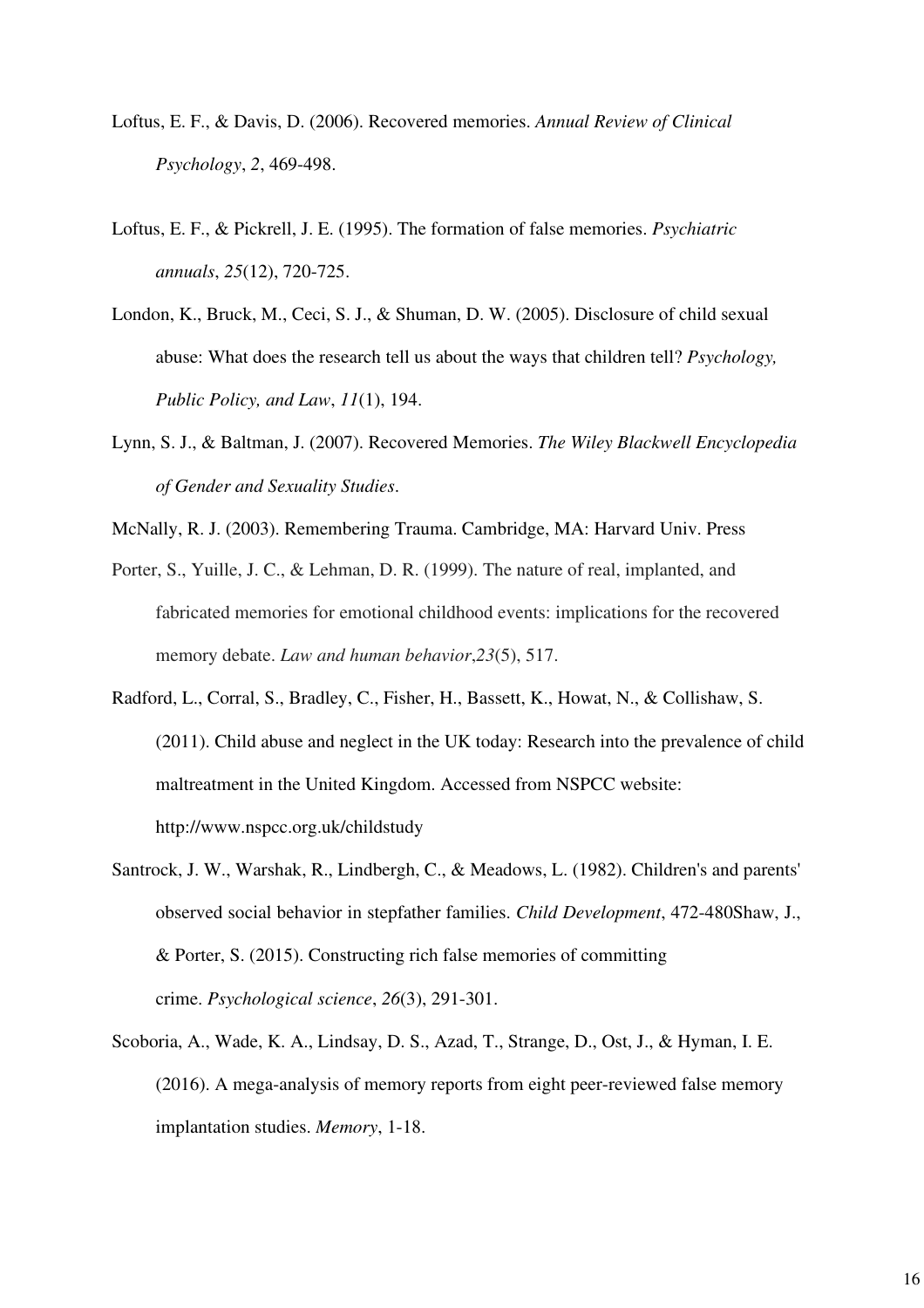- Shaw, J., & Porter, S. (2015). Constructing rich false memories of committing crime. *Psychological science*, *26*(3), 291-301.
- Smith, D. W., Letourneau, E. J., Saunders, B. E., Kilpatrick, D. G., Resnick, H. S., & Best, C. L. (2000). Delay in disclosure of childhood rape: Results from a national survey. *Child abuse & neglect*, *24*(2), 273-287.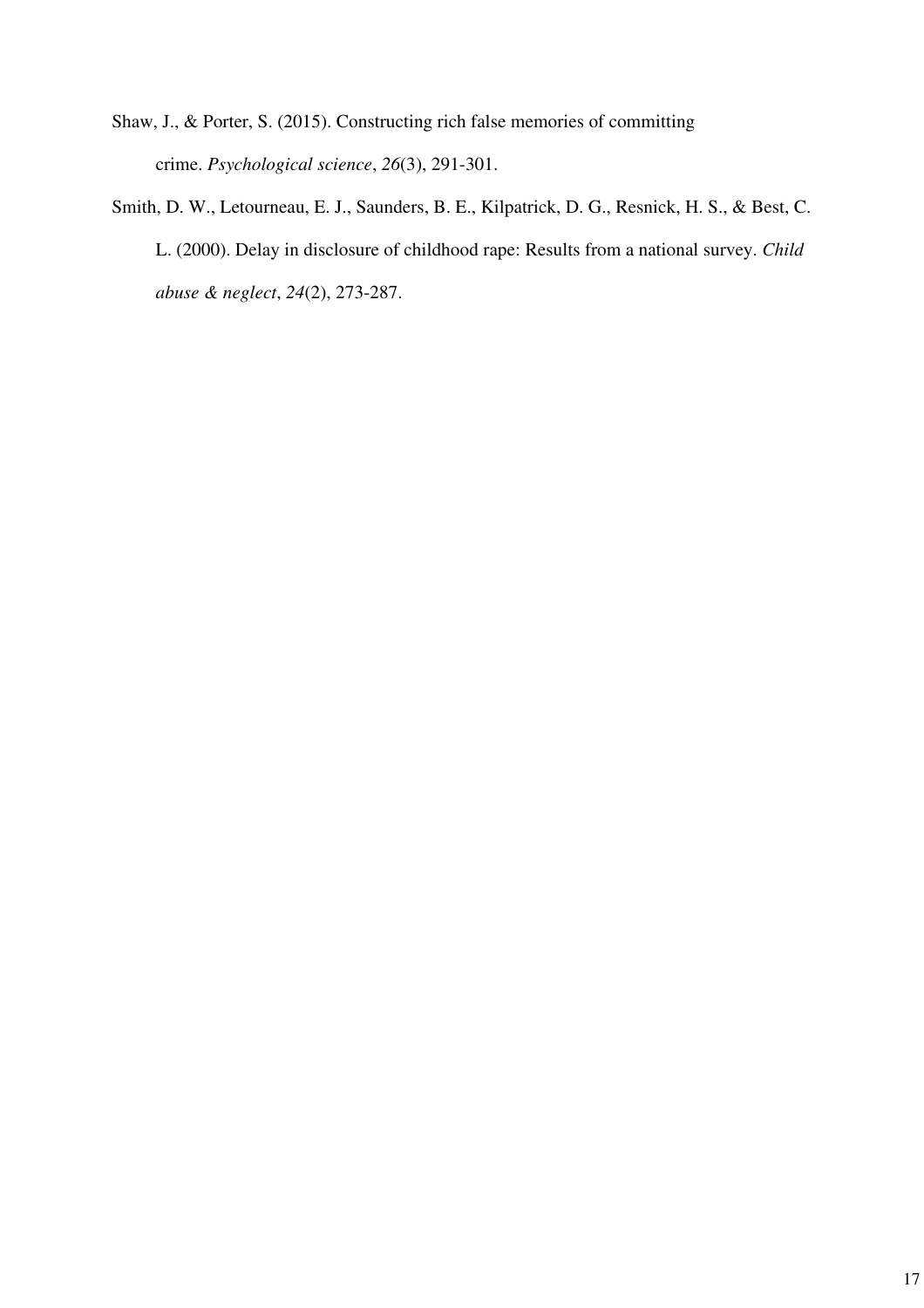# APPENDIX

# **Table 1**

*Relationship between accuser and accused*

| Relationship                       | Number of claims |
|------------------------------------|------------------|
| Daughter accusing father           | 153              |
| Daughter accusing mother           | 4                |
| Son accusing father                | 13               |
| Son accusing mother                | 11               |
| Sister accusing brother            | 9                |
| Niece accusing uncle               | 8                |
| Granddaughter accusing grandmother | 1                |
| Granddaughter accusing grandfather | 6                |
| Stepdaughter accusing stepfather   | 23               |
| Stepson accusing stepfather        | 1                |
| Extra-familial claims              | 28               |
| <b>Total Claims Included</b>       | 257              |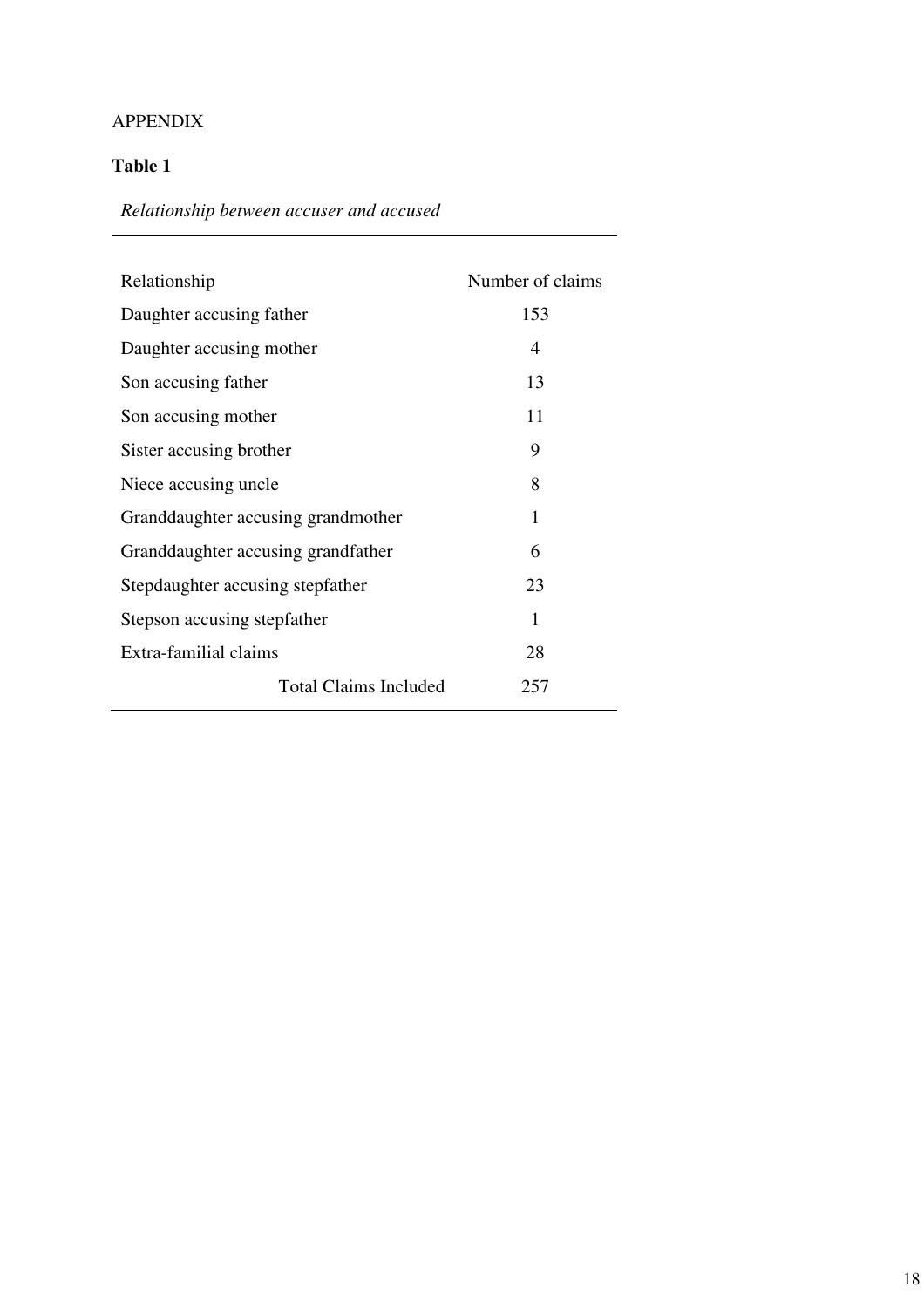# **Table 2**

*Type of therapy sought by accuser (N=129)*

| <b>Therapy</b>            | Number of claims* |
|---------------------------|-------------------|
| Psychiatric Therapy       | 30.23%            |
| Group Counselling         | $4.65\%$          |
| Individual Counselling    | 23.25%            |
| <b>Church Counselling</b> | $4.65\%$          |
| Psychotherapy             | $9.30\%$          |
| <b>Hypnosis</b>           | 5.42%             |
| Drug abuse therapy        | $1.55\%$ **       |
| Regression                | $0.77\%$          |
| Other types of therapy    | 11.62%            |
| Unknown                   | 17.05%            |

\*numbers do not add up to 100% since some accusers were reported as having had multiple types of therapy.

\*\*there were more accusers reported as drug abusers than those who sought therapy for it.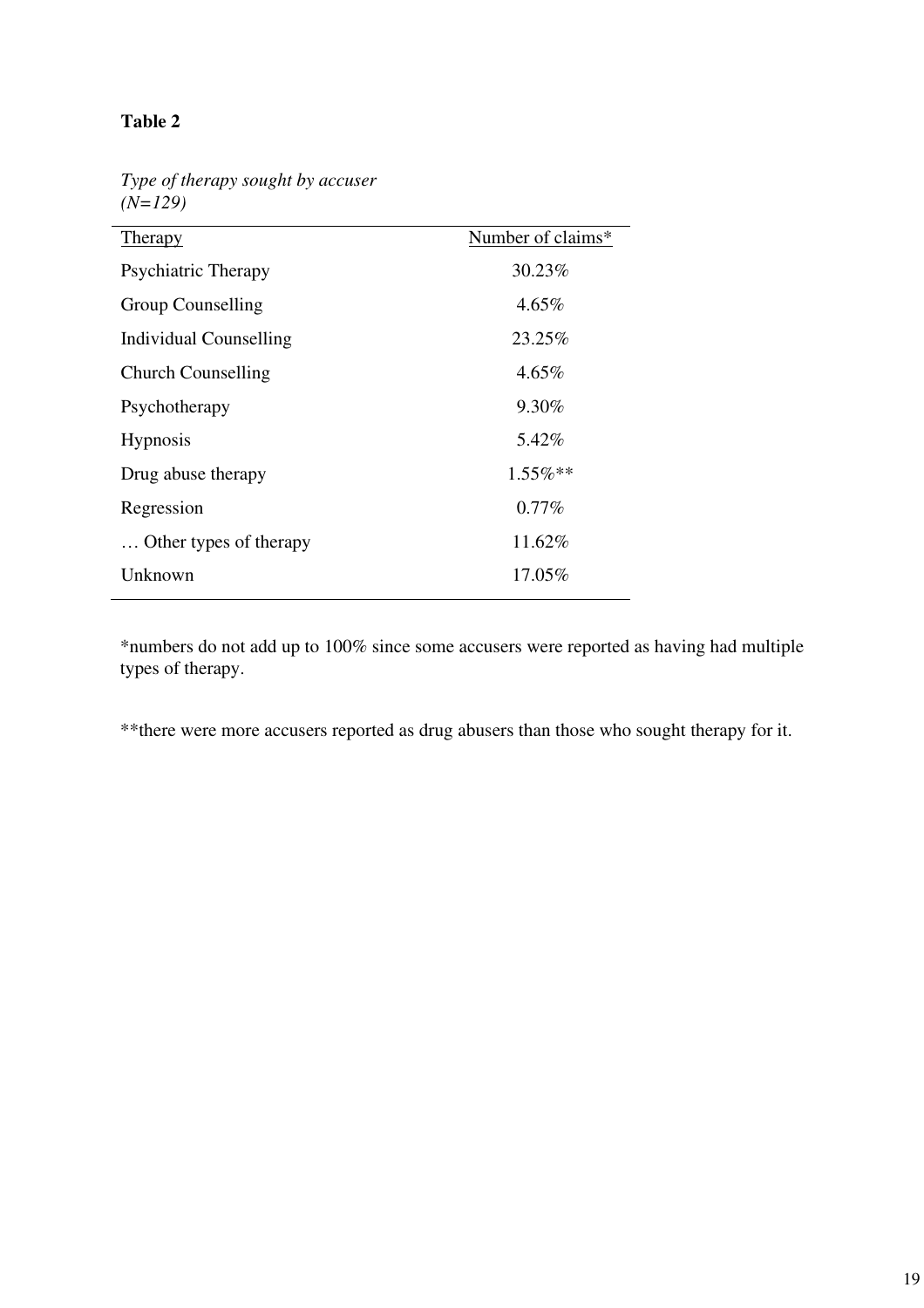## **Table 3**

Professions held by accusers in this sample.

*Professions in the domain of Education* 

Student Teacher PhD

*Professions in the domain of Psychology*  Unemployed Rape Crisis Counsellor Psychotherapist Counsellor at Social Services Social Worker Hypnotherapist

### *Medical professions*

Nurse General Practitioner Retail and Health Care student Radiographer Mid-wife Health visitor Medical secretary

# *Manual labour*

Potterer Cleaner Van driver

### *Other*

Journalist Beauty therapist Aerobics instructor **Secretary** Solicitor Telephonist Manager Business owner Qualified chartered accountant Real estate agent Personal Assistant Archaeologist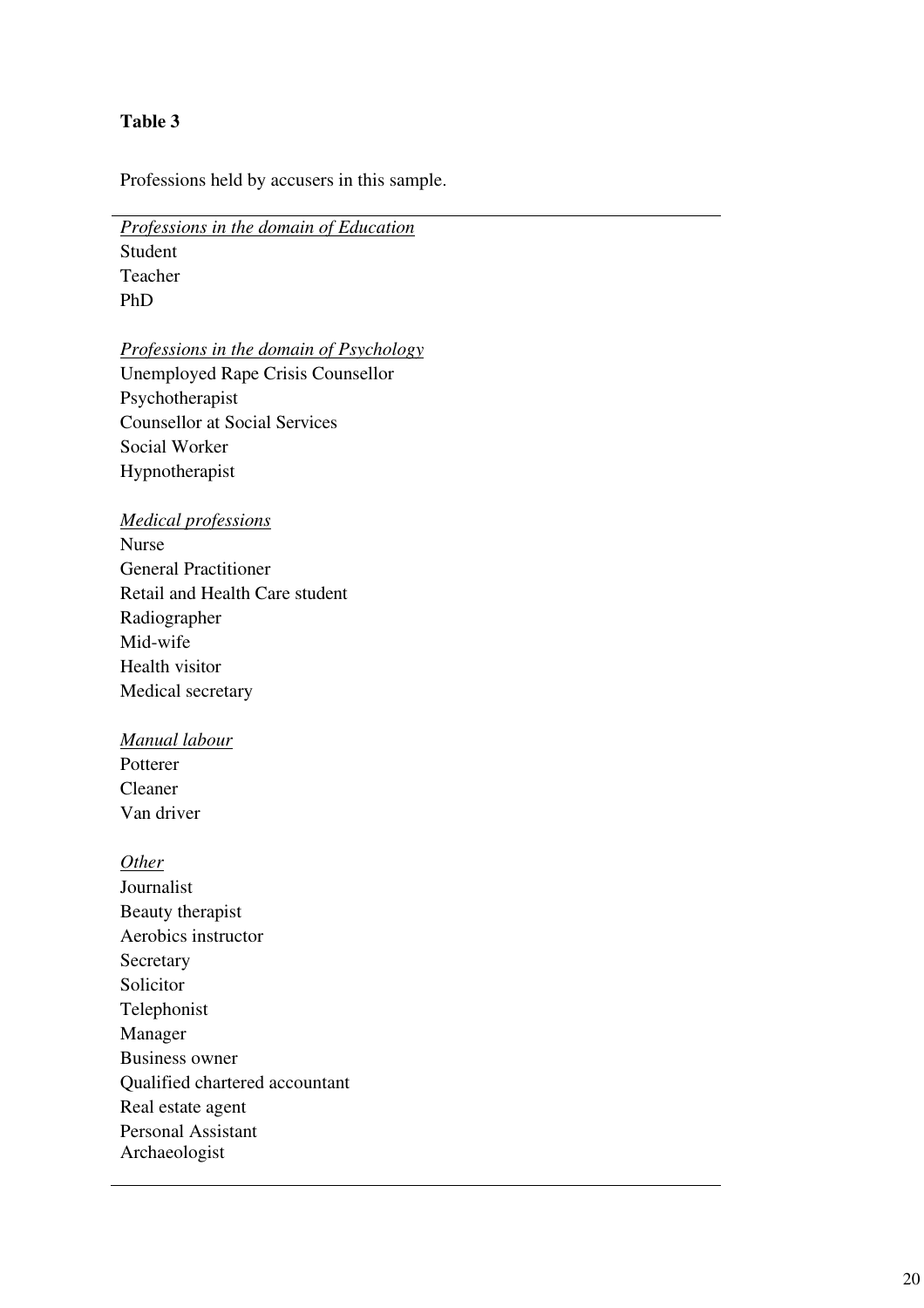# **Table 4**

Professions of accused

*Professions in the domain of Education*  Lecturer Teacher Scientist University Professor School Master

*Medical professions*  Pharmacy technician Doctor

*Manual labour* 

Toolster Caterer Painter Piano tuner

*Other* 

Lawyer Minister Bookkeeper Accountant General manager Ex-army officer Activity coordinator Business owner Engineer Royal Marine officer Self-employed Retired Solicitor Priest Writer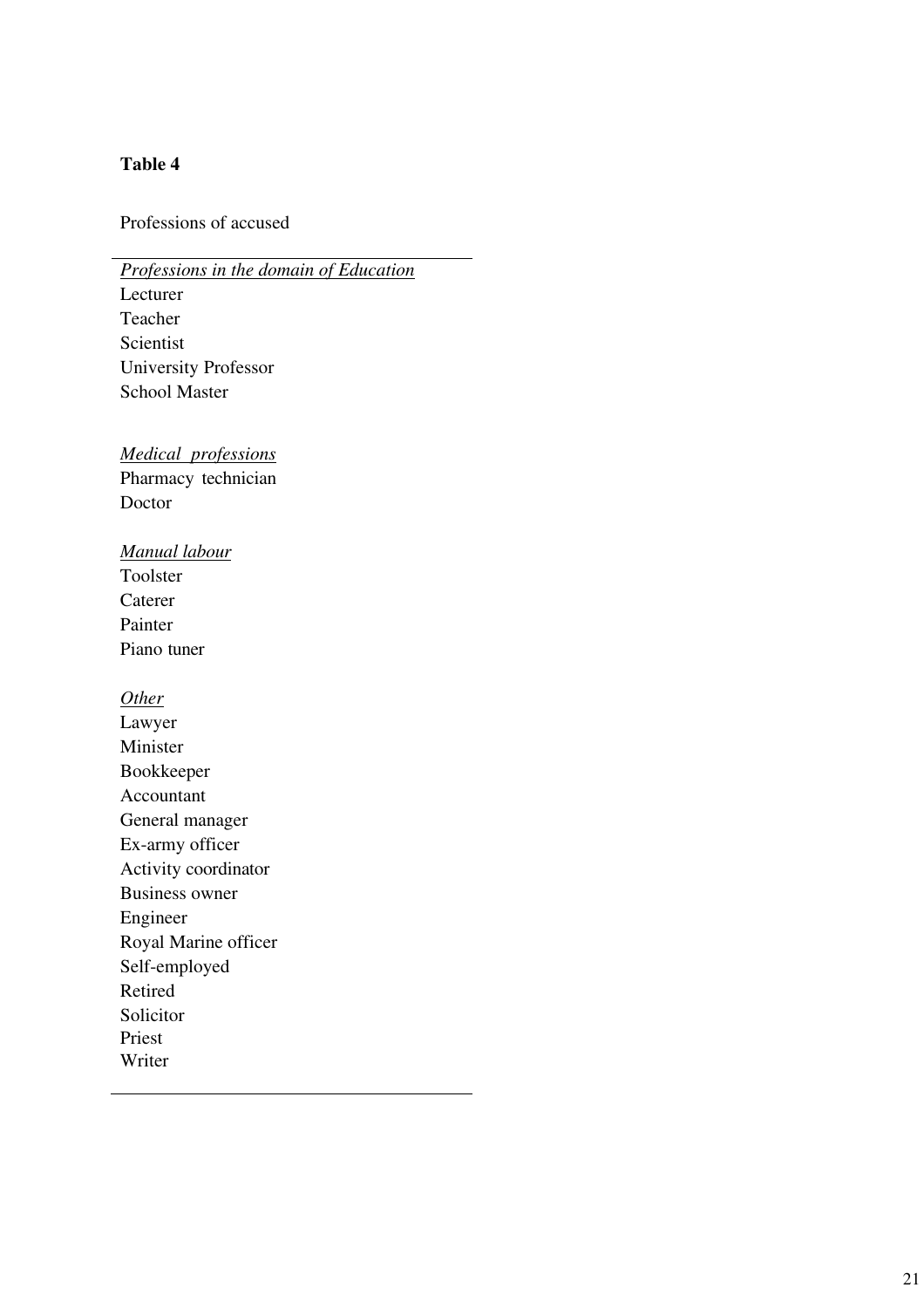



\*Only 65 cases are included in this figure from our subsample of 153 cases. 88 cases did not mention starting age so could not be included.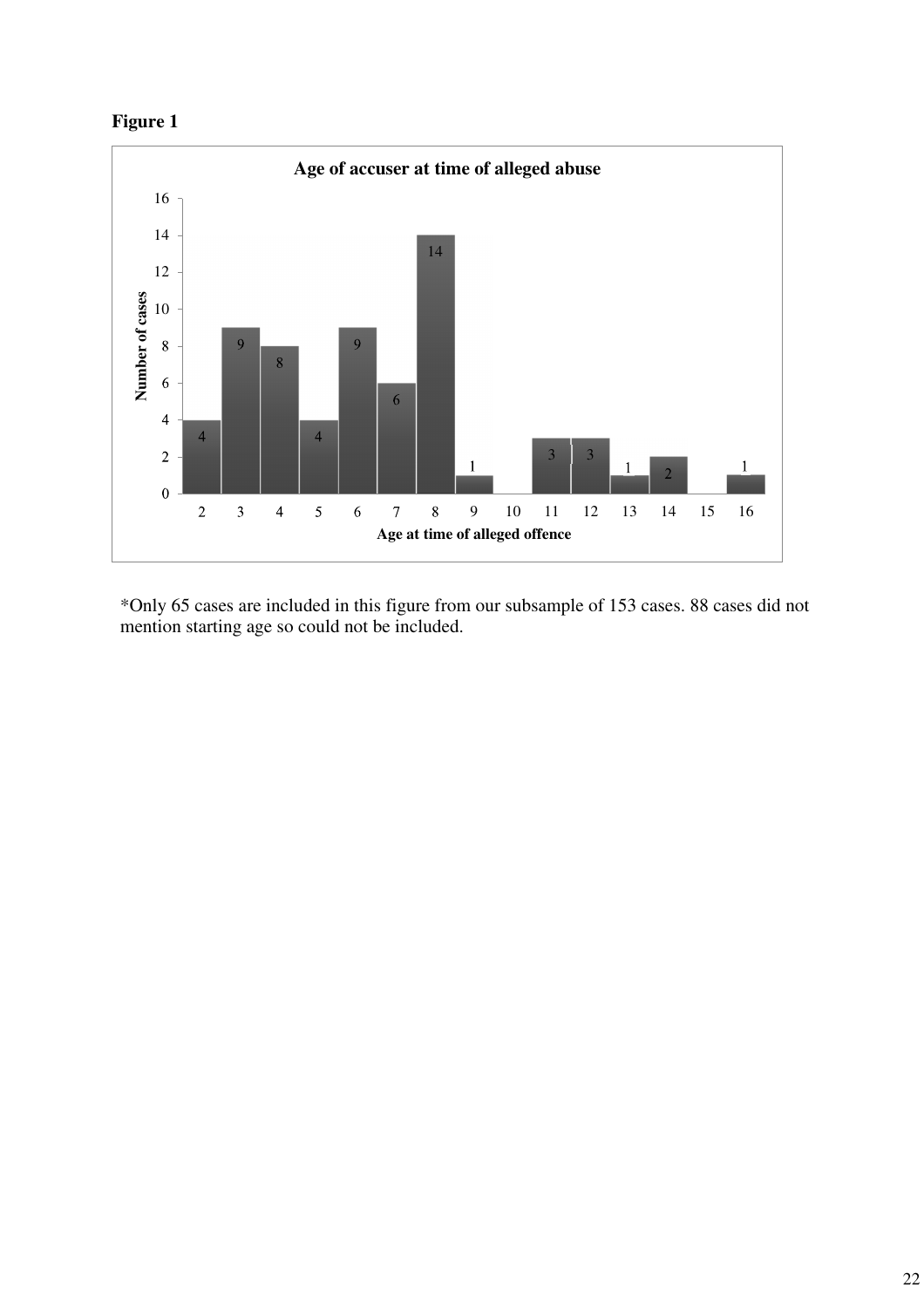| 1907 MANCHESTER                                                                                      |
|------------------------------------------------------------------------------------------------------|
| Selected:<br>TELEPHONE INFORMATION DATA SHEET                                                        |
| Agree D.P. YES / NO:<br>Call taken by:<br>Date: $25.1.07$                                            |
| See comments<br>RELATIONSHIP OF ACCUSED / ACCUSER: Father<br>Davahter                                |
| <b>Caller Details:</b><br>$P$ adopted @4                                                             |
| RELATIONSHIP TO ACCUSED: $\frac{1}{2}$<br>(two when he                                               |
| Name:<br>Age:                                                                                        |
| Salford, Manchester<br>Address:                                                                      |
| Post Code:<br>Phone - Home:                                                                          |
| Profession:<br>Phone - Other:                                                                        |
| Other children:<br><b>Names</b><br>Age<br>Sex                                                        |
|                                                                                                      |
| How did you hear about BFMS?:   nte/net.                                                             |
| <b>Accuser Details:</b>                                                                              |
| Name: V<br>Age: 26 Profession:                                                                       |
| Accusation: Vague CSa From Age: ? school age                                                         |
| When did the accusations start?: $10x$ T weeK                                                        |
| How was the accusation made?: To dad                                                                 |
| <b>Therapy Details / Other Influences:</b>                                                           |
| Therapy: Yes / No / ?<br>(Private / NHS<br>Evidence of RMT: $\square$<br>Multiple therapists: $\Box$ |
|                                                                                                      |
|                                                                                                      |
| Therapy type: $\sqrt{OUNSE(1)}$ Place of Therapy: Yor K.                                             |
| Psychiatrist/Therapist Names:                                                                        |
| Hospital/Unit Name:                                                                                  |
| Previous mental health history: Eating disorder - depression                                         |
| sexuali<br>1 problems                                                                                |
| Feminist: $\Box$<br>$CTH: \Box$<br>Religious: $\square$<br>Eating Disorder: L<br>Self Harm:          |
| Other self-help literature: L<br>Before/after therapy:                                               |
| Legal Details $\Box$<br>(see overleaf)                                                               |